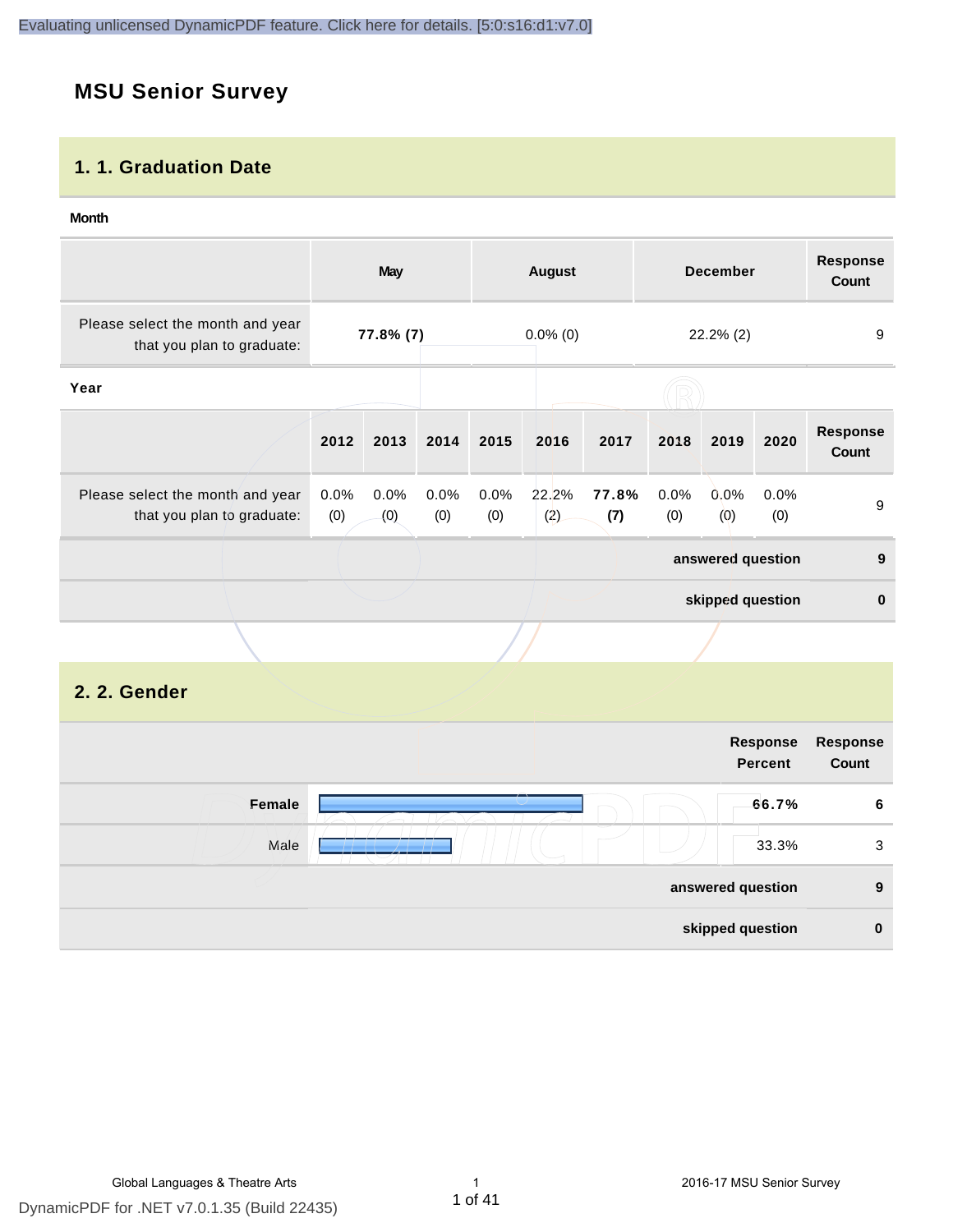## **3. 3. Ethnic Background**

|                                           |  | <b>Response</b><br><b>Percent</b> | Response<br>Count |
|-------------------------------------------|--|-----------------------------------|-------------------|
| White                                     |  | 77.8%                             | $\overline{7}$    |
| Black/African-American                    |  | 11.1%                             | 1                 |
| Asian                                     |  | 0.0%                              | $\mathbf 0$       |
| Hispanic/Latino                           |  | 0.0%                              | $\mathbf 0$       |
| American Indian/Alaskan Native            |  | 0.0%                              | $\pmb{0}$         |
| Native Hawaiian/Other Pacific<br>Islander |  | 0.0%                              | $\boldsymbol{0}$  |
| Two or more races                         |  | 11.1%                             | $\mathbf{1}$      |
|                                           |  | answered question                 | $\boldsymbol{9}$  |
|                                           |  | skipped question                  | $\pmb{0}$         |
|                                           |  |                                   |                   |
| 4. 4. Are you a U.S. citizen?             |  |                                   |                   |

|            | Response<br><b>Percent</b> | Response<br>Count |
|------------|----------------------------|-------------------|
| <b>Yes</b> | 100.0%                     | 9                 |
| No         | $0.0\%$<br>$\cup$          | 0                 |
|            | answered question          | 9                 |
|            | skipped question           | 0                 |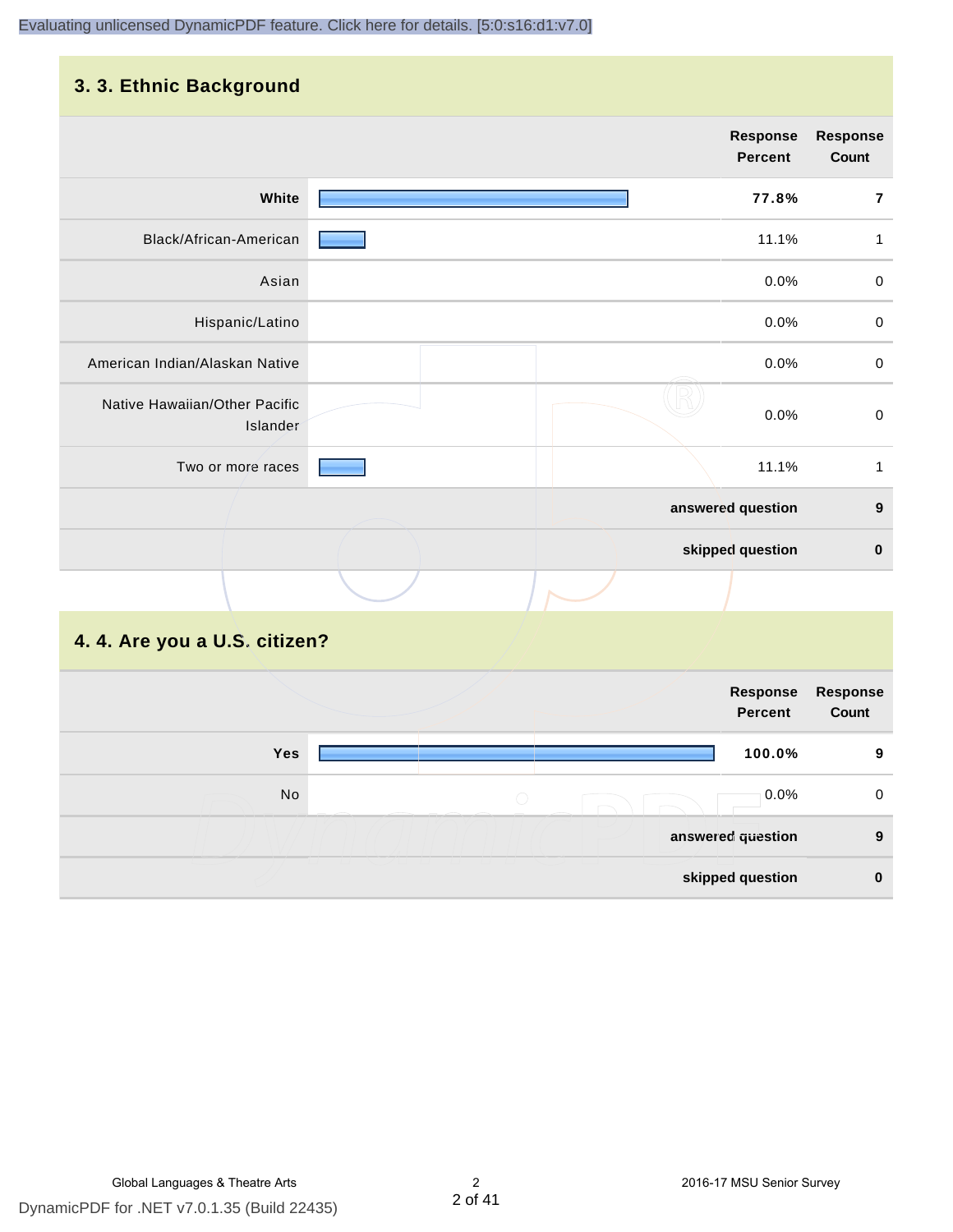## **5. 5. What is your residency classification at MSU?**

|               | Response<br><b>Percent</b> | <b>Response</b><br>Count |
|---------------|----------------------------|--------------------------|
| In-state      | 77.8%                      | $\overline{7}$           |
| Out-of-state  | 22.2%                      | $\overline{a}$           |
| International | 0.0%                       | $\mathsf 0$              |
|               | answered question          | $\boldsymbol{9}$         |
|               | skipped question           | $\pmb{0}$                |
|               | ynamicPD                   |                          |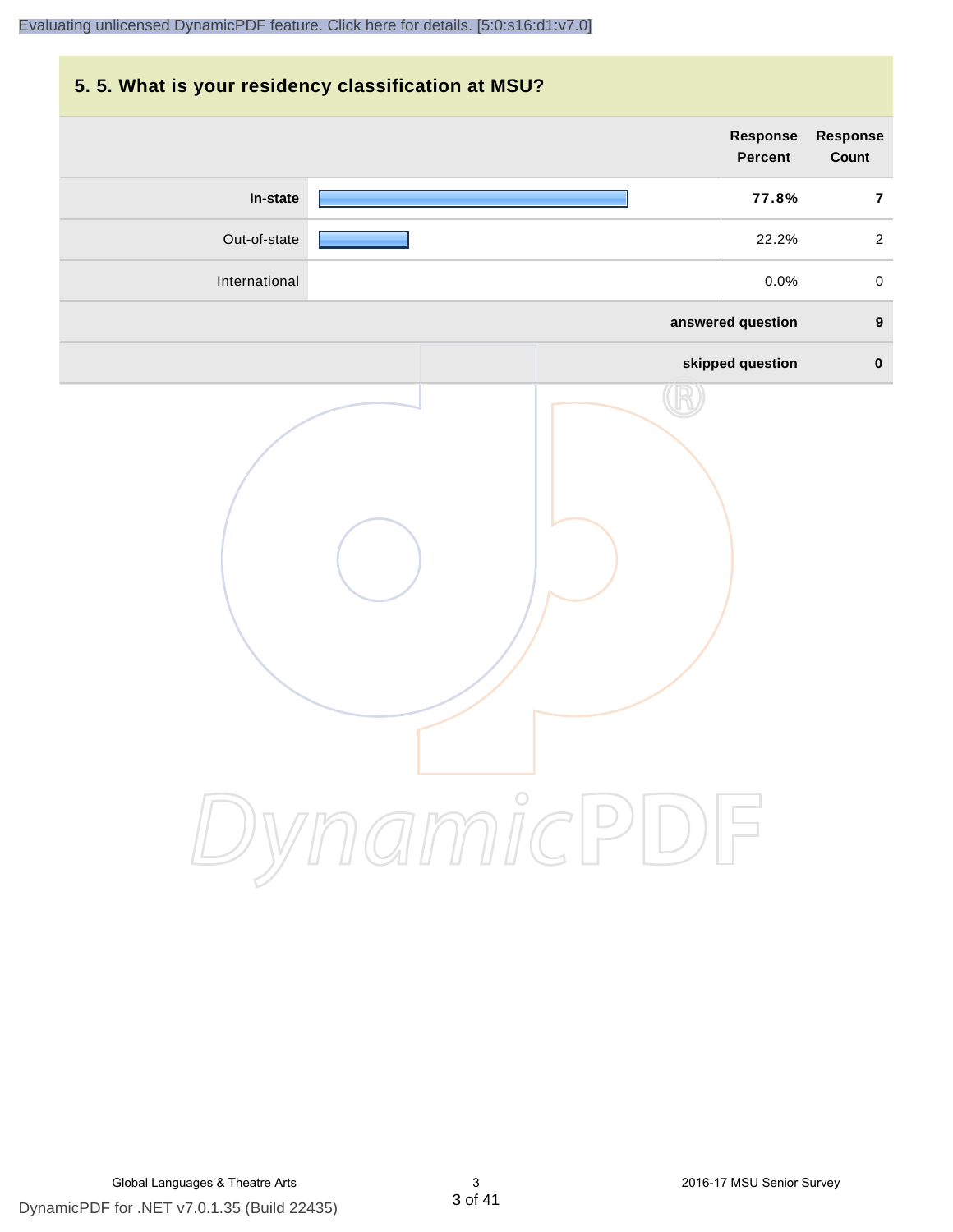## **5. 5. What is your residency classification at MSU? answered question 9 skipped question 0**

#### **6. 6. Age**

|               |  | <b>Response</b><br>Percent | <b>Response</b><br>Count |
|---------------|--|----------------------------|--------------------------|
| 24 or younger |  | 88.9%                      | 8                        |
| 25-34         |  | 11.1%                      | 1                        |
| $35 - 44$     |  | 0.0%                       | $\mathbf 0$              |
| 45 or older   |  | 0.0%                       | $\mathbf 0$              |
|               |  | answered question          | $\boldsymbol{9}$         |
|               |  | skipped question           | $\mathbf 0$              |
|               |  |                            |                          |

#### **7. 7. Has either of your parents received a bachelor's degree?**

| Response<br>Count | Response<br><b>Percent</b> |     |
|-------------------|----------------------------|-----|
| 5                 | 55.6%                      | Yes |
| $\overline{4}$    | 44.4%                      | No  |
| 9                 | answered question          |     |
| $\mathbf 0$       | skipped question           |     |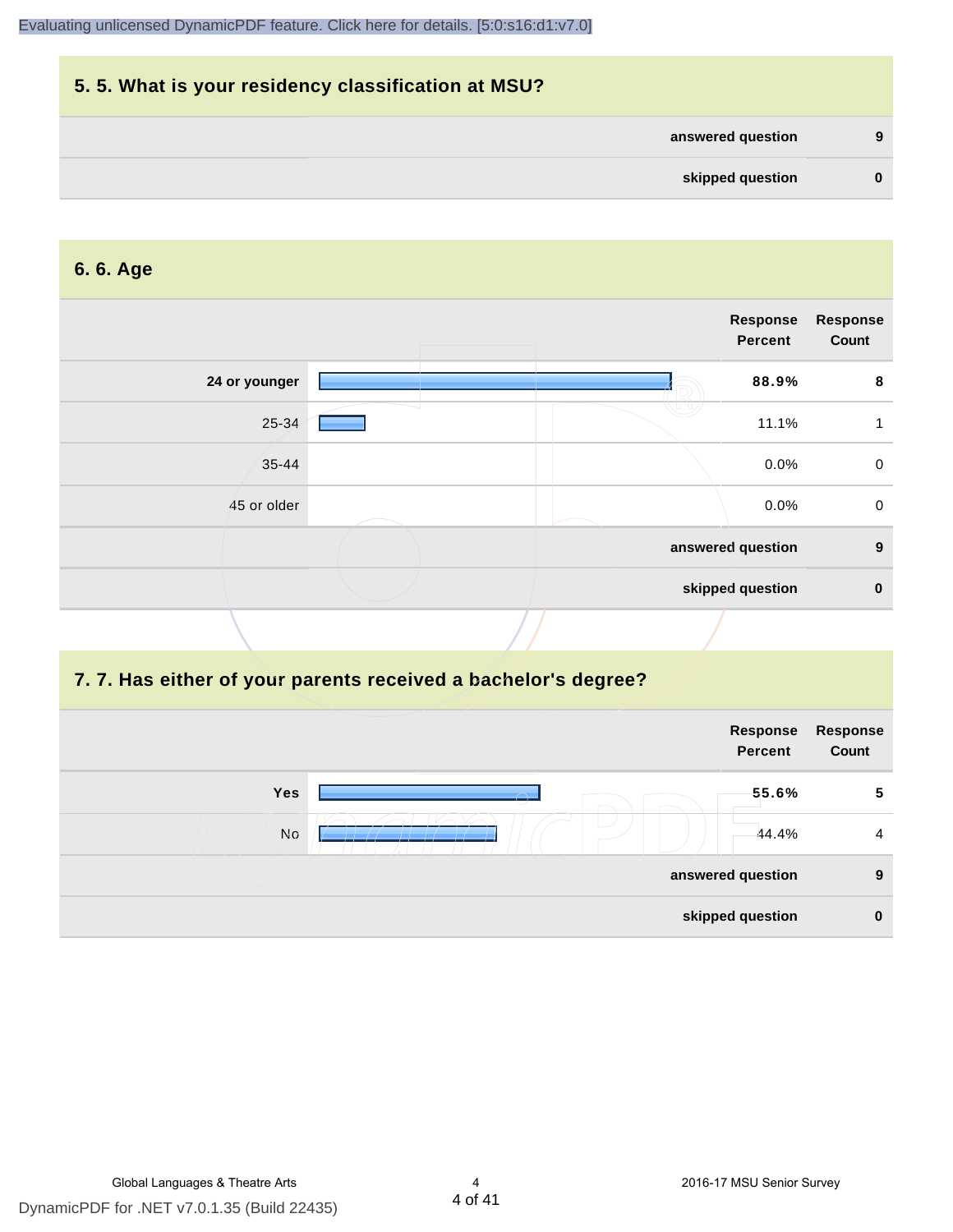#### **8. 8. Has either of your parents received a degree from MSU?**

|           |  | <b>Response</b><br><b>Percent</b> | Response<br>Count |
|-----------|--|-----------------------------------|-------------------|
| Yes       |  | 11.1%                             |                   |
| <b>No</b> |  | 88.9%                             | 8                 |
|           |  | answered question                 | 9                 |
|           |  | skipped question                  | $\mathbf 0$       |
|           |  |                                   |                   |

#### **9. 9. What was your original entry status to MSU?**

|                                                     | <b>Response</b><br><b>Percent</b> | <b>Response</b><br>Count |
|-----------------------------------------------------|-----------------------------------|--------------------------|
| <b>Freshman</b>                                     | 88.9%                             | 8                        |
| Transfer from community<br>college/technical school | 11.1%                             |                          |
| Transfer from 4-yr institution                      | $0.0\%$                           | $\mathbf 0$              |
|                                                     | answered question                 | 9                        |
|                                                     | skipped question                  | $\bf{0}$                 |

**10. 10. How many credits were transferred?**

|                    | <b>Response</b><br><b>Percent</b> | <b>Response</b><br>Count |
|--------------------|-----------------------------------|--------------------------|
| 12 or fewer        | 100.0%                            | 1                        |
| 13-30              | 0.0%                              | $\overline{0}$           |
| $31 - 60$          | 0.0%                              | $\overline{0}$           |
| Over <sub>60</sub> | 0.0%                              | $\overline{0}$           |
|                    | answered question                 | 1                        |
|                    | skipped question                  | 8                        |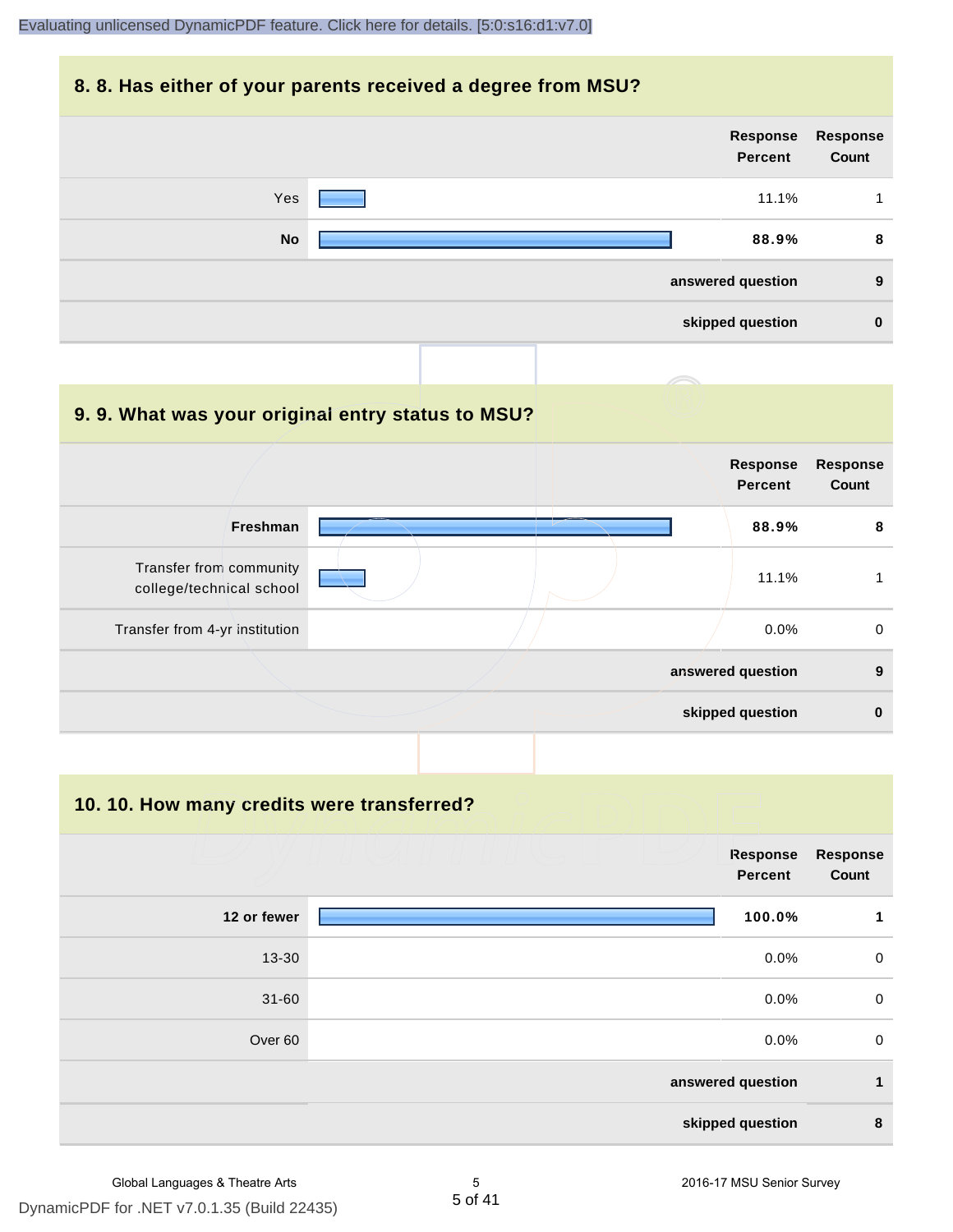### **11. 11. Approximately what percent of your University Studies (general education) classes did you take at MSU?**

|                            | <b>Response</b><br><b>Percent</b>                    | <b>Response</b><br>Count        |
|----------------------------|------------------------------------------------------|---------------------------------|
| Under 25%                  | 0.0%                                                 | $\mathsf{O}\xspace$             |
| 25-49%                     | 0.0%                                                 | $\mathbf 0$                     |
| 50-74%                     | 0.0%                                                 | $\mathbf 0$                     |
| 75-100%                    | 100.0%                                               | $\mathbf{1}$                    |
|                            | answered question                                    | $\mathbf{1}$                    |
|                            | skipped question                                     | $\bf8$                          |
|                            |                                                      |                                 |
|                            | 12. 12. What has been your attendance status at MSU? |                                 |
|                            | <b>Response</b><br><b>Percent</b>                    | <b>Response</b><br><b>Count</b> |
| <b>Primarily full-time</b> | 100.0%                                               | 9                               |
| Primarily part-time        | 0.0%                                                 | $\pmb{0}$                       |
|                            | answered question                                    | $\boldsymbol{9}$                |
|                            | skipped question                                     | $\pmb{0}$                       |
|                            | $\bigcirc$                                           |                                 |

DynamicPDF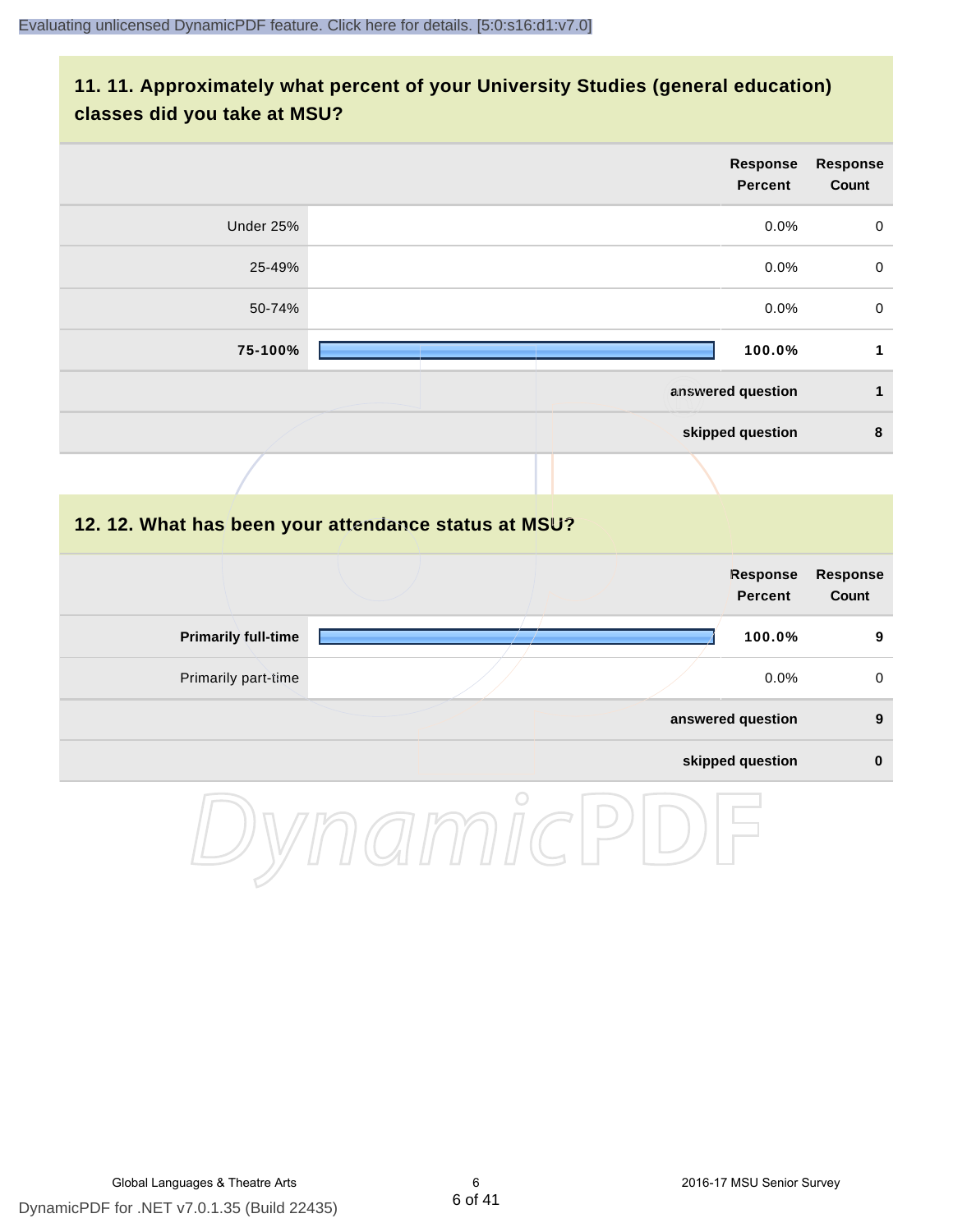## **13. 13. In which Residential College are you a member?**

|                            | <b>Response</b><br><b>Percent</b> | <b>Response</b><br>Count |
|----------------------------|-----------------------------------|--------------------------|
| Do not know                | 0.0%                              | $\boldsymbol{0}$         |
| <b>Clark College</b>       | 0.0%                              | $\boldsymbol{0}$         |
| <b>Elizabeth College</b>   | 22.2%                             | $\boldsymbol{2}$         |
| Franklin-Springer Colleges | 11.1%                             | 1                        |
| <b>Hart College</b>        | 11.1%                             | $\mathbf{1}$             |
| <b>Hester College</b>      | 22.2%                             | $\boldsymbol{2}$         |
| <b>Regents College</b>     | 22.2%                             | $\boldsymbol{2}$         |
| Richmond College           | 11.1%                             | $\mathbf{1}$             |
| White College              | 0.0%                              | $\pmb{0}$                |
|                            | answered question                 | $\boldsymbol{9}$         |
|                            | skipped question                  | $\pmb{0}$                |

DynamicPDF

DynamicPDF for .NET v7.0.1.35 (Build 22435) Global Languages & Theatre Arts 7 2016-17 MSU Senior Survey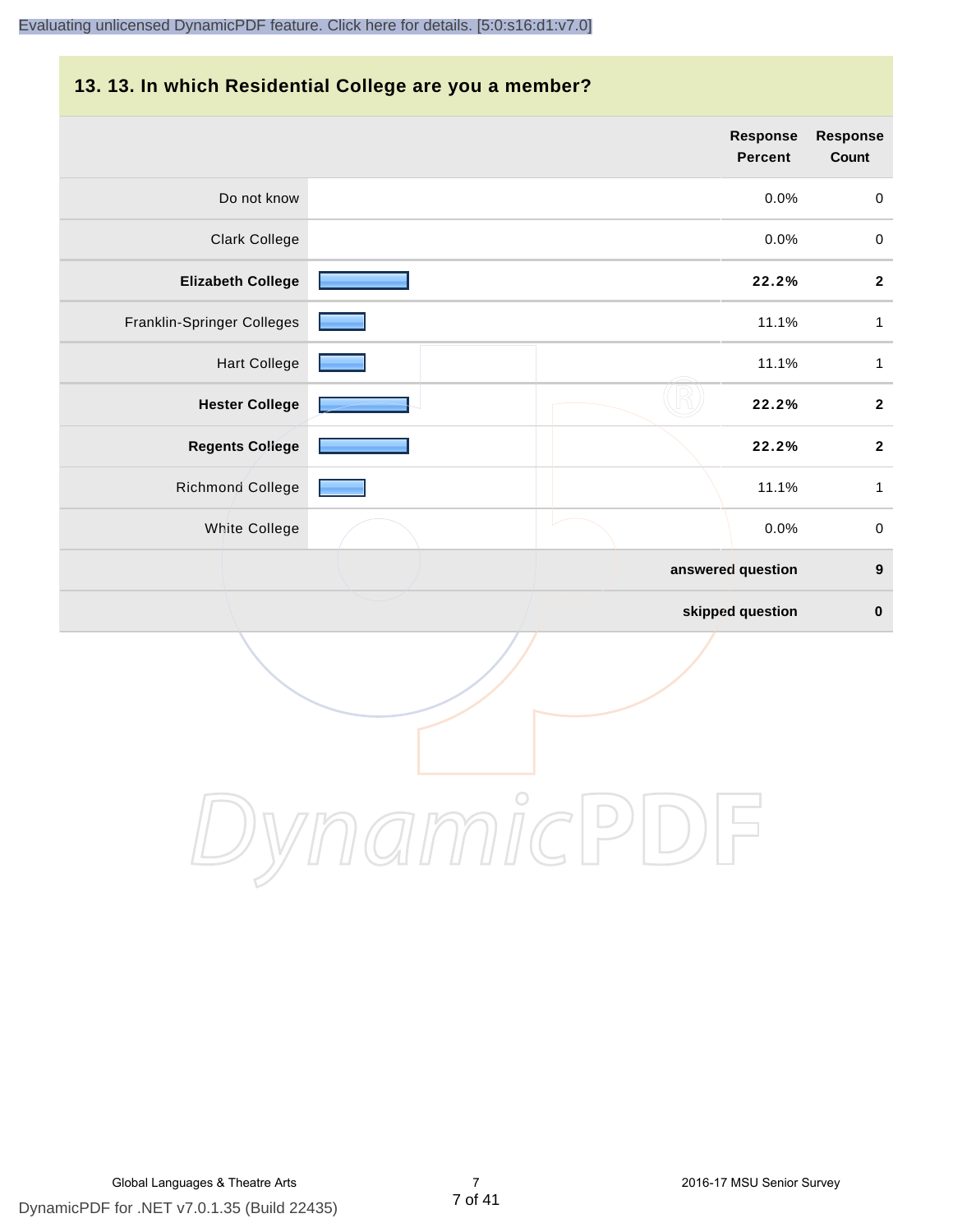## **13. 13. In which Residential College are you a member? answered question 9 skipped question 0**

## **14. 14. Have you ever received any type of Financial Aid while at MSU? (scholarships, grants, work-study, etc.)**



**15. 15. How many years will it take you to complete your degree from the point of your initial enrollment in college (including any time at a previous institution)?**

| Response<br>Count | Response<br><b>Percent</b>                                        |               |
|-------------------|-------------------------------------------------------------------|---------------|
| $\boldsymbol{0}$  | 0.0%                                                              | Two           |
| $\mathsf 0$       | 0.0%                                                              | Three         |
| ${\bf 5}$         | 55.6%<br>$\sqrt{1 + (1 + 1)^2}$<br>__<br>$\overline{\phantom{a}}$ | Four          |
| $\overline{4}$    | 44.4%                                                             | Five          |
| $\mathsf 0$       | 0.0%                                                              | Six           |
| $\mathsf 0$       | 0.0%                                                              | More than six |
| $\boldsymbol{9}$  | answered question                                                 |               |
| $\pmb{0}$         | skipped question                                                  |               |
|                   |                                                                   |               |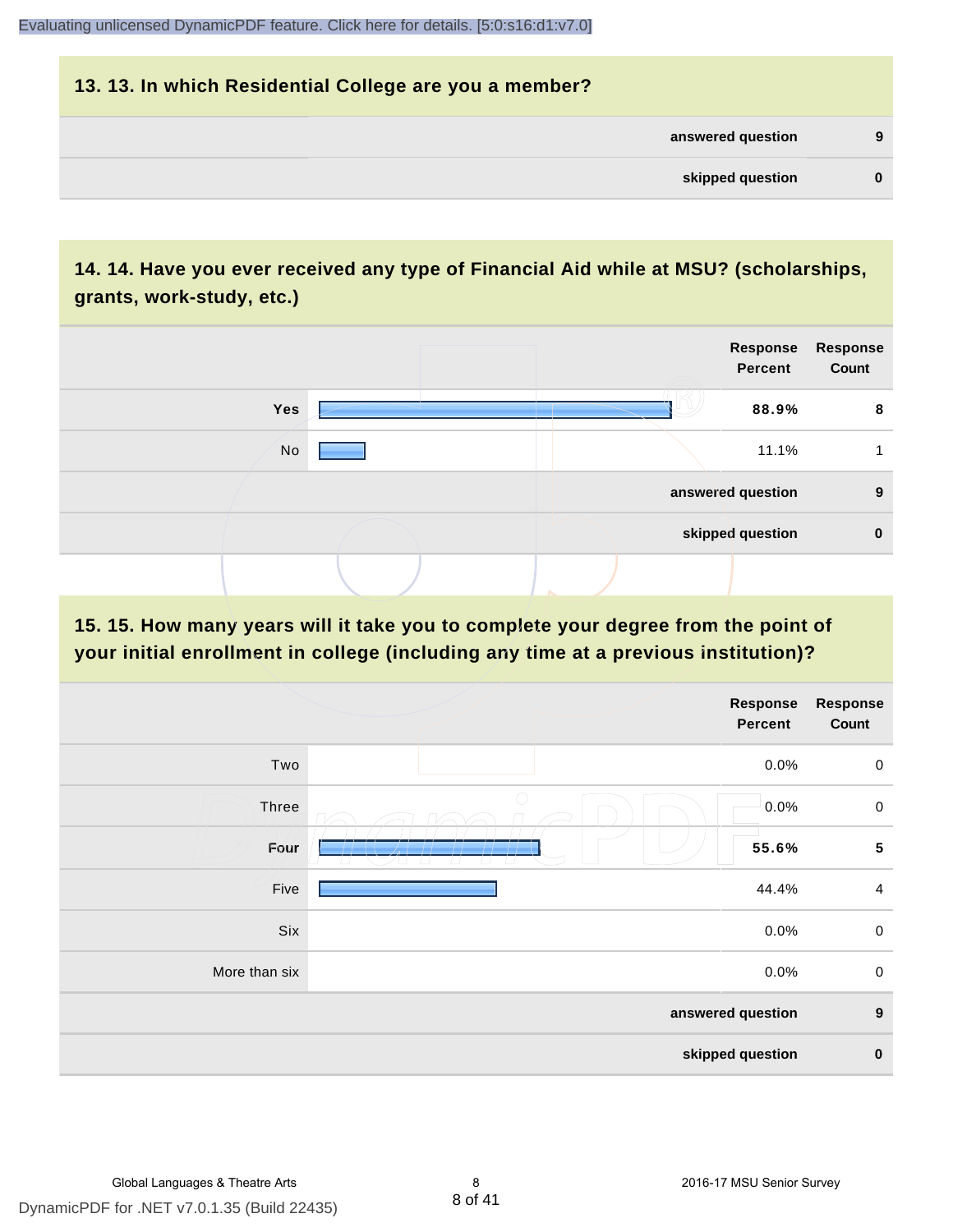## **16. 16. In what range does your grade point average fall?**

|                | Response<br><b>Percent</b> | Response<br>Count         |
|----------------|----------------------------|---------------------------|
| Less than 2.00 | 0.0%                       | $\mathbf 0$               |
| 2.00-2.50      | 0.0%                       | $\mathbf 0$               |
| 2.51-3.00      | 11.1%                      | $\mathbf{1}$              |
| $3.01 - 3.50$  | 55.6%                      | ${\bf 5}$                 |
| $3.51 - 4.00$  | 33.3%                      | $\ensuremath{\mathsf{3}}$ |
|                | answered question          | $\boldsymbol{9}$          |
|                | skipped question           | $\pmb{0}$                 |
|                | micP                       |                           |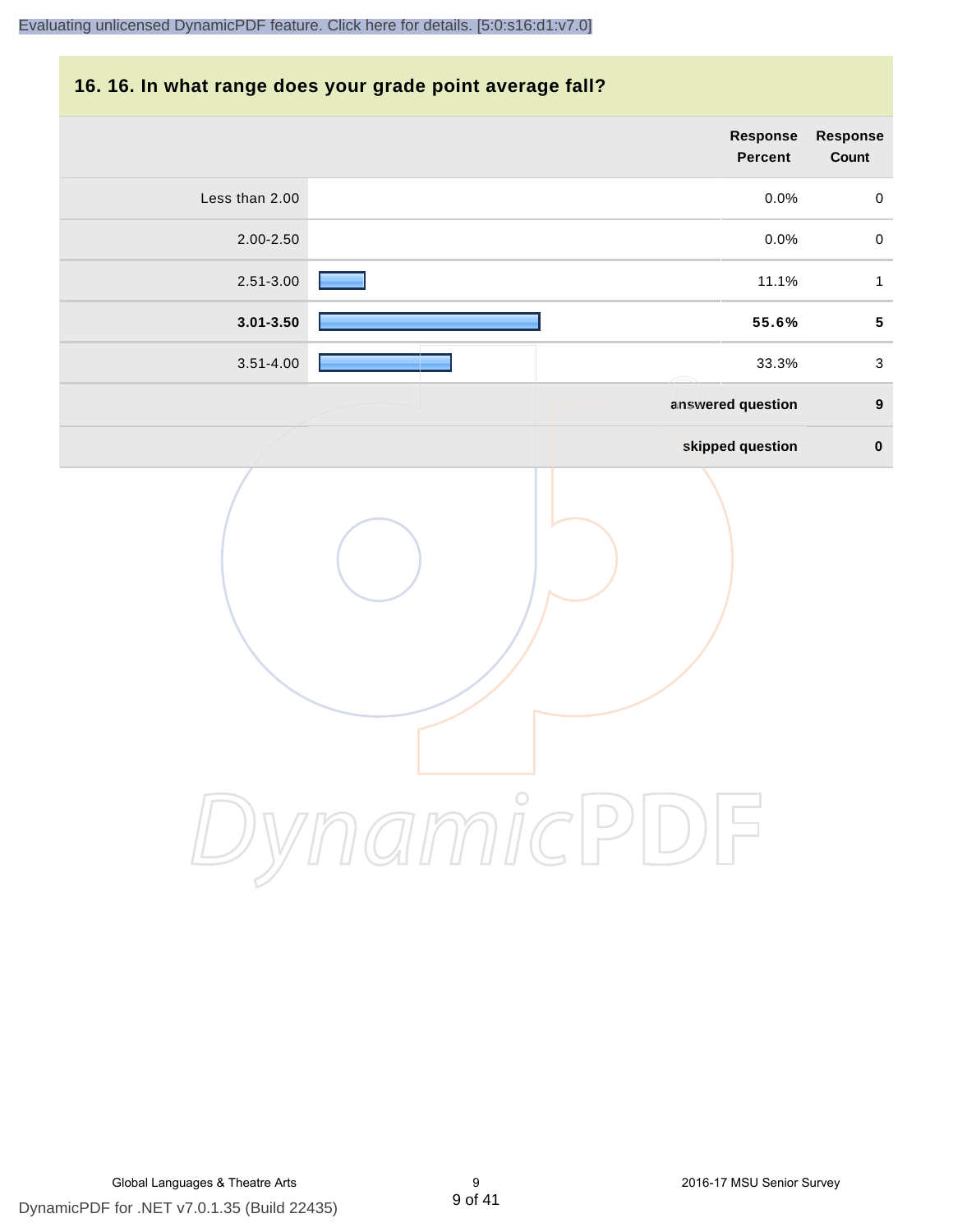|                                                          | <b>Response</b><br><b>Percent</b> | <b>Response</b><br><b>Count</b> |
|----------------------------------------------------------|-----------------------------------|---------------------------------|
| Accounting                                               | 0.0%                              | $\boldsymbol{0}$                |
| Advertising                                              | 0.0%                              | $\boldsymbol{0}$                |
| Agricultural Science & Technology<br>(associate's)       | 0.0%                              | $\boldsymbol{0}$                |
| Agricultural Science (bachelor's)                        | 0.0%                              | $\boldsymbol{0}$                |
| Animal Technology/Animal-Equine                          | 0.0%                              | $\mathbf 0$                     |
| Animal Technology/Vet Tech,<br>Pre-Vet                   | 0.0%                              | $\mathbf 0$                     |
| <b>Applied Physics</b>                                   | 0.0%                              | $\boldsymbol{0}$                |
| Art                                                      | 0.0%                              | $\boldsymbol{0}$                |
| <b>Athletic Training</b>                                 | 0.0%                              | $\pmb{0}$                       |
| Biology                                                  | 0.0%                              | $\pmb{0}$                       |
| <b>Business Administration</b><br>(associate's)          | 0.0%                              | $\boldsymbol{0}$                |
| <b>Business Administration</b><br>(bachelor's)           | $\bigcirc$<br>0.0%                | $\boldsymbol{0}$                |
| <b>Career &amp; Technical Education</b><br>(associate's) | 0.0%                              | $\pmb{0}$                       |
| <b>Career &amp; Technical Education</b><br>(bachelor's)  | 0.0%                              | $\mathbf 0$                     |
| Chemistry                                                | 0.0%                              | $\pmb{0}$                       |
| Civil Engineering Technology<br>(associate's)            | 0.0%                              | $\pmb{0}$                       |
|                                                          | answered question                 | $\boldsymbol{9}$                |
|                                                          | skipped question                  | $\pmb{0}$                       |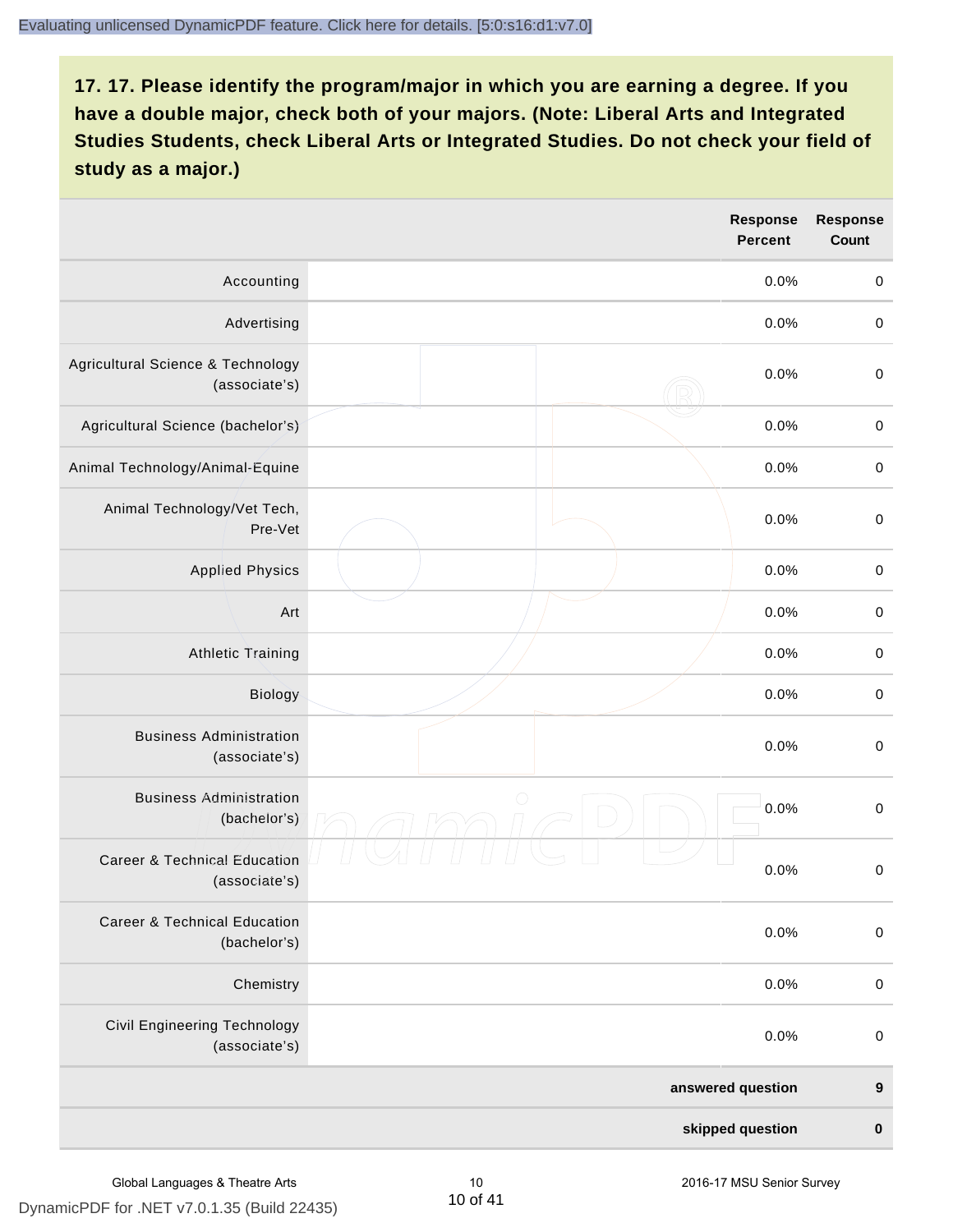| <b>Civil Engineering Technology</b><br>(bachelor's) | 0.0%                | $\mathbf 0$      |
|-----------------------------------------------------|---------------------|------------------|
| <b>Communication Disorders</b>                      | 0.0%                | $\pmb{0}$        |
| <b>Community Health</b>                             | 0.0%                | $\pmb{0}$        |
| <b>Computer Information Systems</b>                 | 0.0%                | $\pmb{0}$        |
| <b>Computer Science</b>                             | 0.0%                | $\pmb{0}$        |
| Creative Writing (BFA)                              | 0.0%                | $\pmb{0}$        |
| <b>Criminal Justice</b>                             | 0.0%                | $\mathbf 0$      |
| Economics                                           | 11.1%               | 1                |
| <b>Electromechanical Engineering</b><br>Technology  | 0.0%                | $\mathbf 0$      |
| <b>Elementary School Education</b>                  | 0.0%                | $\,0\,$          |
| Engineering Graphics & Design                       | 0.0%                | $\mathbf 0$      |
| <b>Engineering Physics</b>                          | 0.0%                | $\pmb{0}$        |
| English                                             | 0.0%                | $\pmb{0}$        |
| English Education (TESOL)                           | $\bigcirc$<br>11.1% | $\mathbf{1}$     |
| <b>Exercise Science</b>                             | 0.0%                | $\pmb{0}$        |
| Finance                                             | 0.0%                | $\,0\,$          |
| French                                              | 11.1%               | $\mathbf{1}$     |
| General Studies (associate's)                       | 0.0%                | $\mathbf 0$      |
| Geosciences                                         | 0.0%                | $\pmb{0}$        |
| German                                              | 22.2%               | $\boldsymbol{2}$ |
|                                                     | answered question   | $\boldsymbol{9}$ |
|                                                     | skipped question    | $\pmb{0}$        |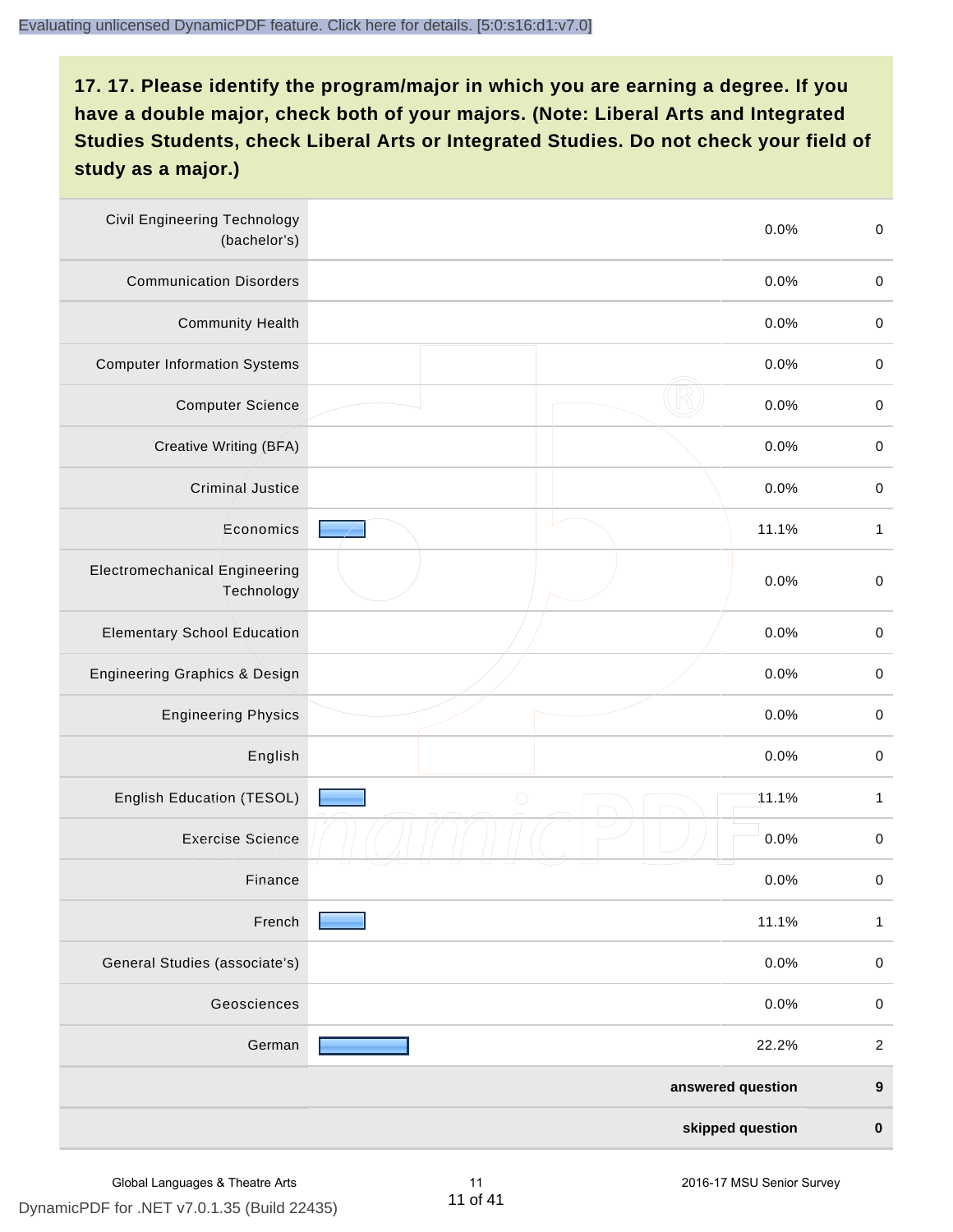| <b>Graphic Communications Media</b>            | 0.0%               | $\boldsymbol{0}$        |
|------------------------------------------------|--------------------|-------------------------|
| Health & Physical Education                    | 0.0%               | $\pmb{0}$               |
| <b>Health Information Administration</b>       | 0.0%               | $\pmb{0}$               |
| History                                        | 0.0%               | $\boldsymbol{0}$        |
| <b>Industrial Technology</b><br>(associate's)  | 0.0%               | $\pmb{0}$               |
| Integrated Studies (BIS)                       | 0.0%               | $\pmb{0}$               |
| Interdisciplinary Early Childhood<br>Education | 0.0%               | $\pmb{0}$               |
| <b>Interior Design</b>                         | 0.0%               | $\boldsymbol{0}$        |
| <b>International Business</b>                  | 0.0%               | $\pmb{0}$               |
| <b>International Studies</b>                   | 11.1%              | $\mathbf{1}$            |
| Japanese                                       | 44.4%              | $\overline{\mathbf{4}}$ |
| Journalism                                     | 0.0%               | $\pmb{0}$               |
| Learning & Behavior Disorders                  | 0.0%               | $\boldsymbol{0}$        |
| <b>Liberal Arts</b>                            | $\bigcirc$<br>0.0% | $\pmb{0}$               |
| Logistics & Supply Chain<br>Management         | 0.0%               | $\pmb{0}$               |
| Management                                     | 0.0%               | $\pmb{0}$               |
| <b>Manufacturing Technology</b>                | 0.0%               | $\mathbf 0$             |
| Marketing                                      | 0.0%               | $\pmb{0}$               |
| Mathematics                                    | 0.0%               | $\,0\,$                 |
|                                                | answered question  | $\boldsymbol{9}$        |
|                                                | skipped question   | $\pmb{0}$               |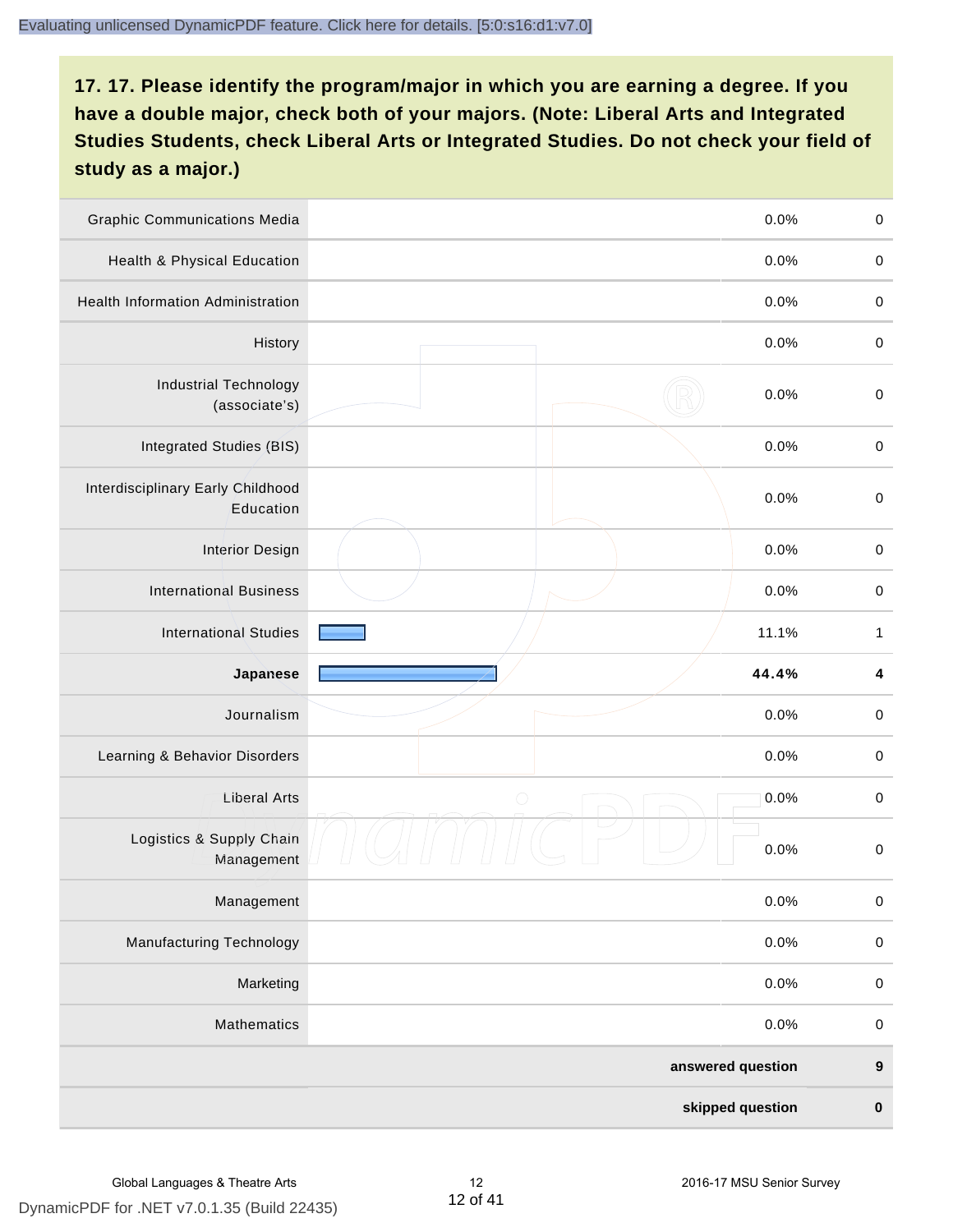| Middle School Education                   | 0.0%                | $\pmb{0}$        |
|-------------------------------------------|---------------------|------------------|
| Music                                     | 0.0%                | $\boldsymbol{0}$ |
| <b>Music Business</b>                     | 0.0%                | $\,0\,$          |
| Nonprofit Leadership Studies              | 11.1%               | $\mathbf{1}$     |
| Nursing                                   | 0.0%                | $\pmb{0}$        |
| Nursing/RN to BSN                         | 0.0%                | $\pmb{0}$        |
| Nutrition, Dietetics, & Food Mgmt         | 0.0%                | $\mathbf 0$      |
| Occupational Safety and Health            | 0.0%                | $\pmb{0}$        |
| Organizational Communication              | 0.0%                | $\pmb{0}$        |
| Philosophy                                | 0.0%                | $\,0\,$          |
| Physics                                   | 0.0%                | $\mathbf 0$      |
| <b>Political Science</b>                  | 0.0%                | $\mathbf 0$      |
| Psychology                                | 0.0%                | $\pmb{0}$        |
| <b>Public Administration</b>              | 0.0%                | $\pmb{0}$        |
| <b>Public Relations</b>                   | $\bigcirc$<br>11.1% | $\mathbf{1}$     |
| <b>Recreation &amp; Leisure Services</b>  | 0.0%                | $\,0\,$          |
| Social Work                               | 0.0%                | 0                |
| Sociology                                 | 0.0%                | $\pmb{0}$        |
| Spanish                                   | 22.2%               | $\sqrt{2}$       |
| <b>Telecommunications Systems</b><br>Mgmt | 0.0%                | $\mathbf 0$      |
|                                           | answered question   | $\boldsymbol{9}$ |
|                                           | skipped question    | $\pmb{0}$        |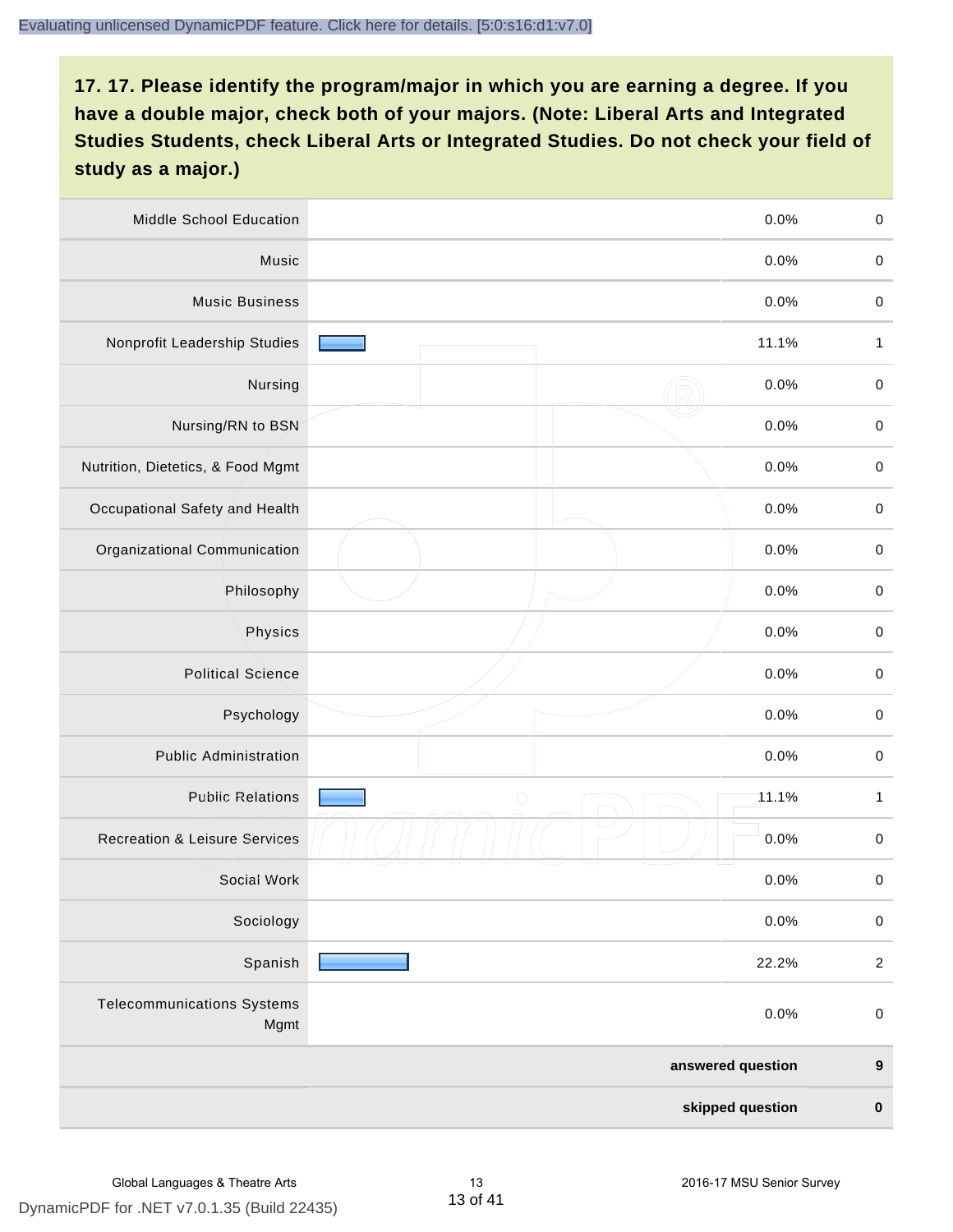| <b>Television Production</b>    | $0.0\%$           | 0        |
|---------------------------------|-------------------|----------|
| Theatre                         | 11.1%             |          |
| Wildlife & Conservation Biology | $0.0\%$           | $\Omega$ |
|                                 | answered question | 9        |
|                                 | skipped question  | 0        |
|                                 | رىپ               |          |

#### **18. 20. What is the highest degree you eventually hope to receive?**

|                      |  | <b>Response</b><br><b>Percent</b> | Response<br>Count |
|----------------------|--|-----------------------------------|-------------------|
| Associate            |  | 0.0%                              | $\mathbf 0$       |
| <b>Baccalaureate</b> |  | 44.4%                             | 4                 |
| Graduate             |  | 44.4%                             | $\boldsymbol{4}$  |
| Professional         |  | 11.1%                             | 1                 |
|                      |  | answered question                 | $\boldsymbol{9}$  |
|                      |  | skipped question                  | $\pmb{0}$         |
|                      |  |                                   |                   |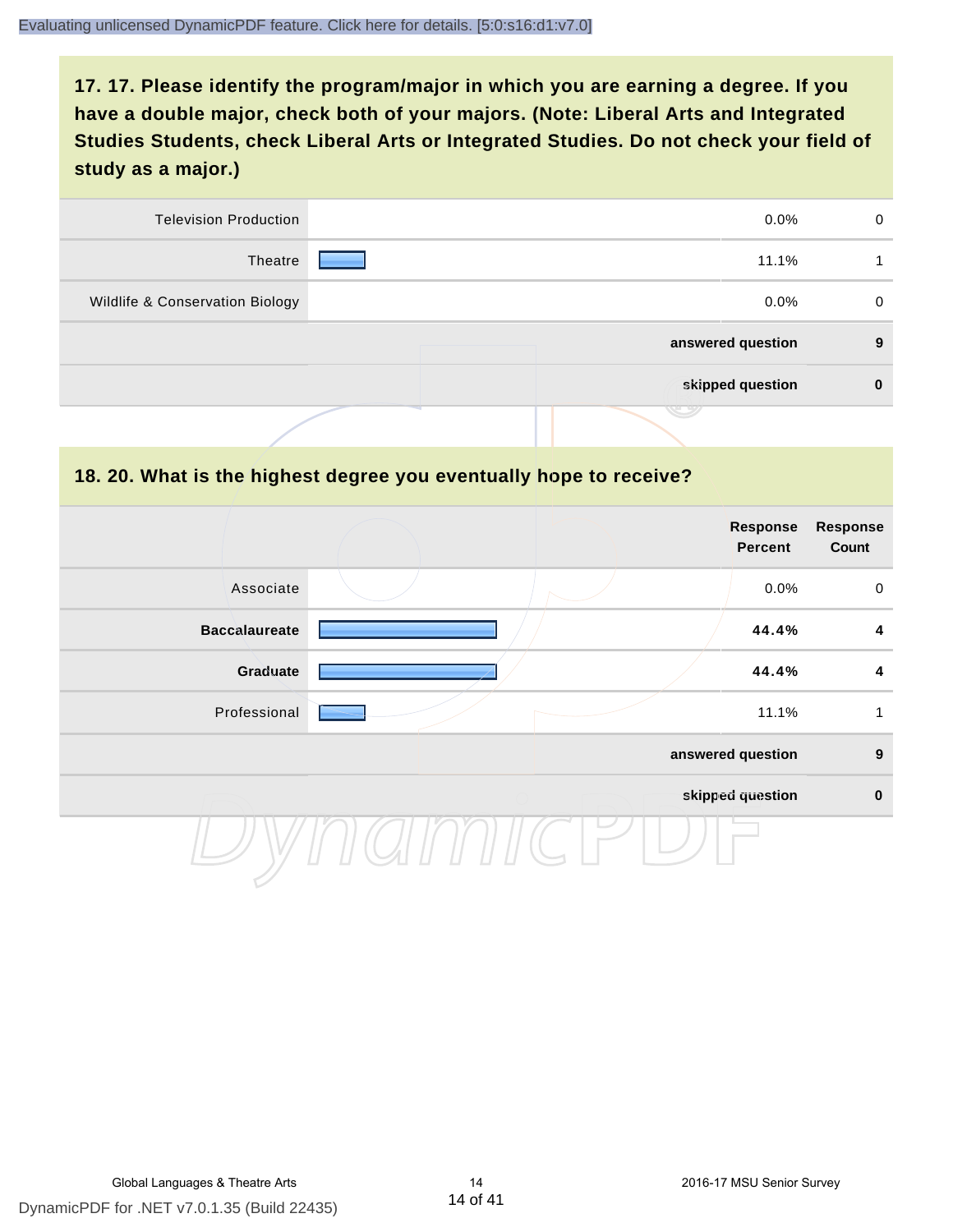## **19. 21. Which best describes your situation?**

|                                      | <b>Response</b><br><b>Percent</b> | Response<br>Count |
|--------------------------------------|-----------------------------------|-------------------|
| Did not change major/area            | 77.8%                             | $\overline{7}$    |
| Did not initially declare major/area | 0.0%                              | $\mathsf 0$       |
| Changed major/area                   | 22.2%                             | $\overline{a}$    |
|                                      | answered question                 | $\boldsymbol{9}$  |
|                                      | skipped question                  | $\mathbf 0$       |
|                                      | ynamicPD                          |                   |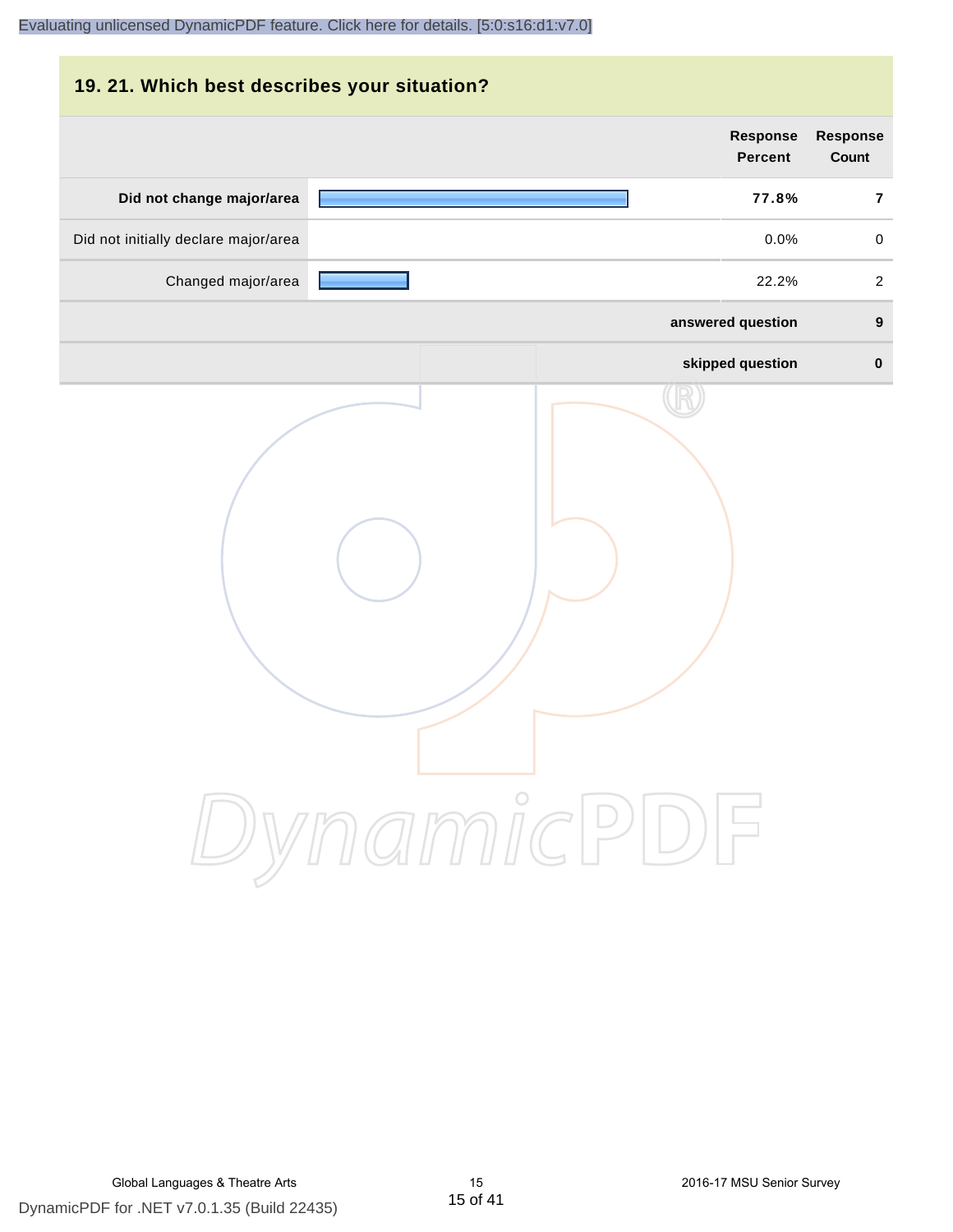#### **19. 21. Which best describes your situation?**

| 9 | answered question |  |
|---|-------------------|--|
| 0 | skipped question  |  |
|   |                   |  |

## **20. 22. While school was in session during the past year, how many hours per week, on average, did you work for pay?**

|                    | Response<br>Percent | Response<br>Count         |
|--------------------|---------------------|---------------------------|
| Did not work       |                     | 11.1%                     |
| Worked 1-10 hrs    |                     | $\overline{2}$<br>22.2%   |
| Worked 11-20 hrs   |                     | $\boldsymbol{4}$<br>44.4% |
| Worked 21-30 hrs   |                     | $\overline{2}$<br>22.2%   |
| Worked 31-40 hrs   |                     | $\mathsf 0$<br>$0.0\%$    |
| Worked over 40 hrs |                     | $\mathbf 0$<br>$0.0\%$    |
|                    | answered question   | $\boldsymbol{9}$          |
|                    | skipped question    | $\mathbf 0$               |

**21. 23. For the most part, were classes offered at times convenient to you?**

|            | Response<br><b>Percent</b> | Response<br>Count |
|------------|----------------------------|-------------------|
| <b>Yes</b> | 100.0%                     | 9                 |
| No         | $0.0\%$                    | 0                 |
|            | answered question          | 9                 |
|            | skipped question           | $\bf{0}$          |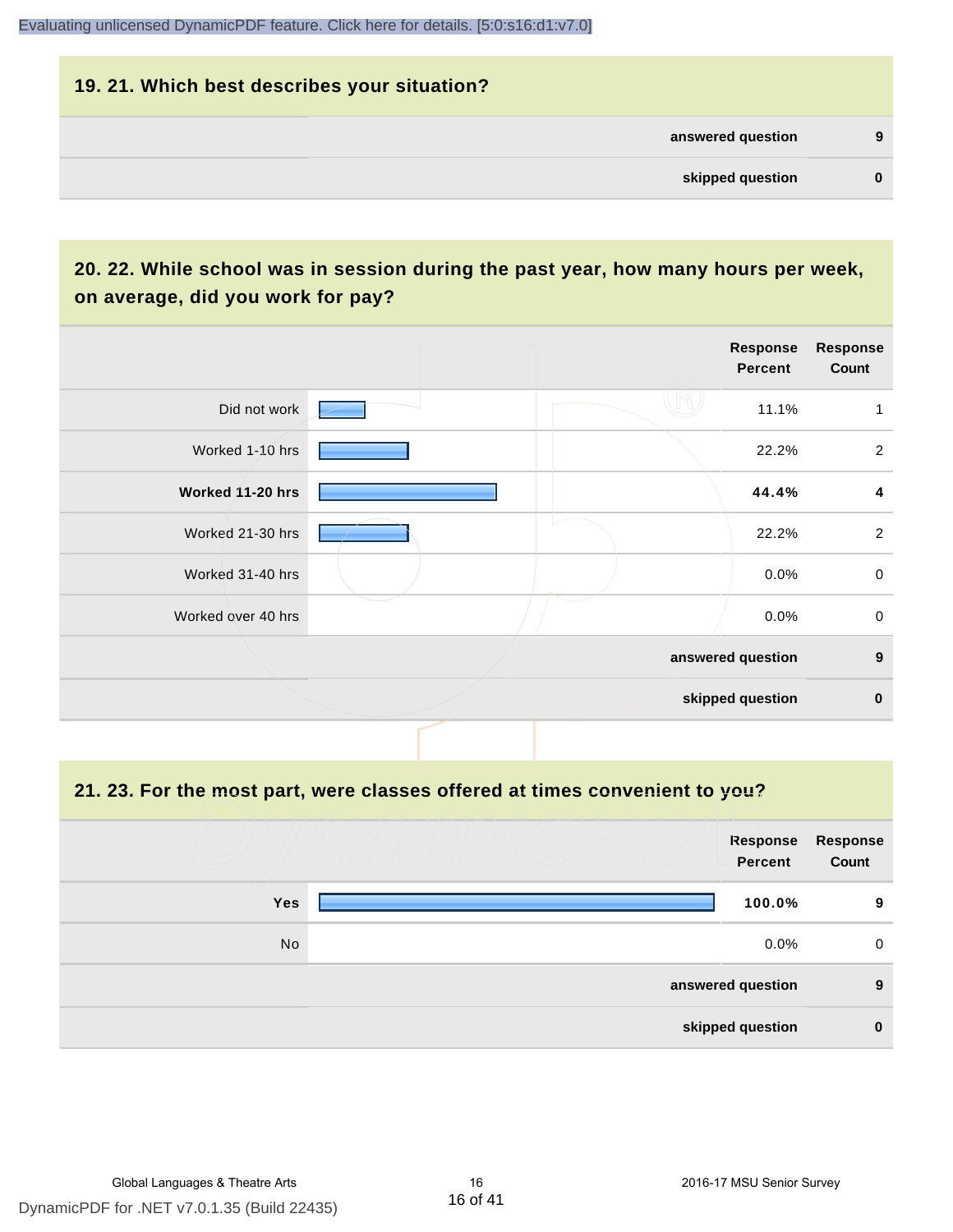#### **22. 24. What time would you have preferred?**

|                | <b>Response</b><br><b>Percent</b> | <b>Response</b><br>Count |
|----------------|-----------------------------------|--------------------------|
| Late afternoon | $0.0\%$                           | $\mathbf 0$              |
| Evening        | 0.0%                              | $\mathbf 0$              |
| Weekend        | 0.0%                              | $\boldsymbol{0}$         |
| During the day | 0.0%                              | $\mathbf 0$              |
| Online         | 0.0%<br>Æ                         | $\pmb{0}$                |
|                | answered question                 | $\pmb{0}$                |
|                | skipped question                  | $\boldsymbol{9}$         |
|                |                                   |                          |

## **23. 25. Which best describes the location where you completed the majority of your courses?**

|                        |            | <b>Response</b><br><b>Percent</b> | <b>Response</b><br>Count |
|------------------------|------------|-----------------------------------|--------------------------|
| <b>Murray</b>          |            | 100.0%                            | $\boldsymbol{9}$         |
| Paducah                |            | 0.0%                              | $\boldsymbol{0}$         |
| Ft. Campbell           |            | 0.0%                              | $\boldsymbol{0}$         |
| Madisonville           | $\bigcirc$ | 0.0%                              | $\boldsymbol{0}$         |
| Hopkinsville           |            | 0.0%                              | $\boldsymbol{0}$         |
| Henderson              |            | 0.0%                              | $\mathbf 0$              |
| Online                 |            | 0.0%                              | $\boldsymbol{0}$         |
| Other (please specify) |            | 0.0%                              | $\boldsymbol{0}$         |
|                        |            | answered question                 | $\boldsymbol{9}$         |
|                        |            | skipped question                  | $\pmb{0}$                |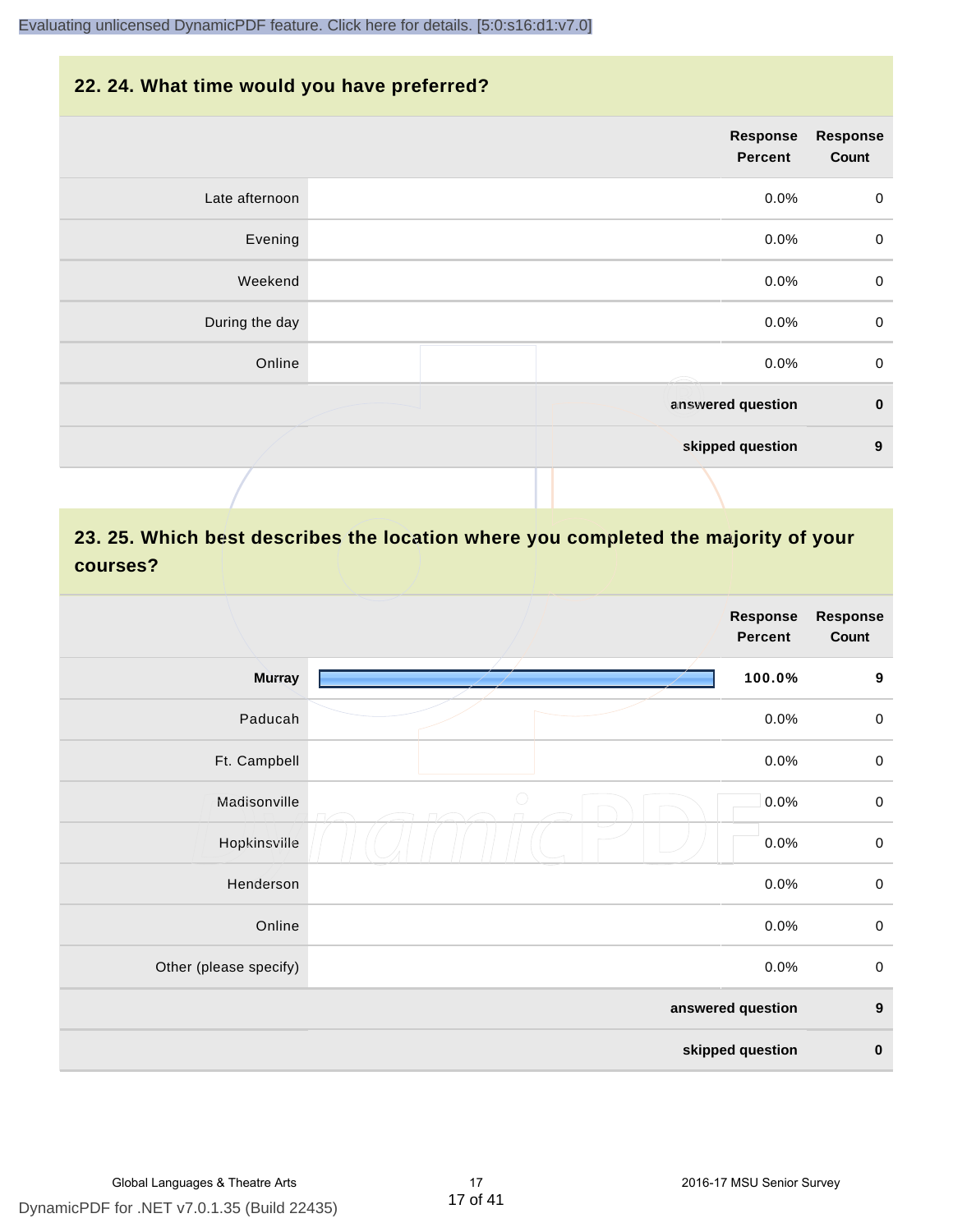#### **24. 26. Did you take any online courses while at Murray State?**

| Response<br>Count | Response<br><b>Percent</b> |  |           |  |
|-------------------|----------------------------|--|-----------|--|
| 1                 | 11.1%                      |  | Yes       |  |
| 8                 | 88.9%                      |  | <b>No</b> |  |
| 9                 | answered question          |  |           |  |
| $\mathbf 0$       | skipped question           |  |           |  |
|                   |                            |  |           |  |

## **25. 27. Did it take you an extra semester or more to complete degree requirements at Murray State?**

|            | <b>Response</b><br>Percent | Response<br>Count |
|------------|----------------------------|-------------------|
| Yes        | 44.4%                      | $\overline{4}$    |
| ${\sf No}$ | 55.6%                      | $5\phantom{.0}$   |
|            | answered question          | $\boldsymbol{9}$  |
|            | skipped question           | $\pmb{0}$         |
| $\bigcirc$ |                            |                   |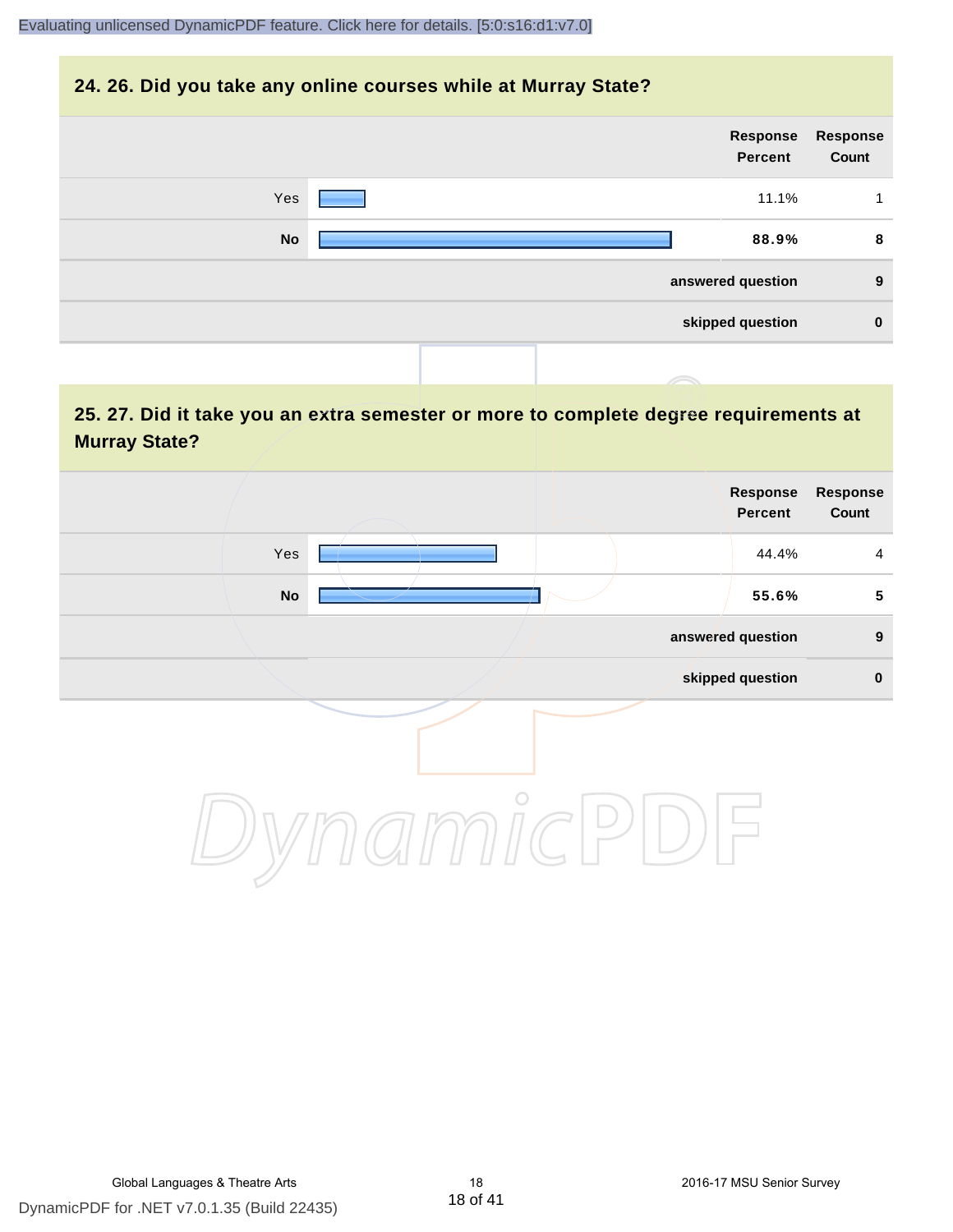#### **26. 28. Why did it take you an extra semester or more?**

|                                                                 |                   | <b>Response</b><br><b>Percent</b> | <b>Response</b><br>Count |
|-----------------------------------------------------------------|-------------------|-----------------------------------|--------------------------|
| Work obligation limited my<br>enrollment.                       |                   | 0.0%                              | $\boldsymbol{0}$         |
| Family obligations limited my<br>enrollment.                    |                   | 0.0%                              | $\boldsymbol{0}$         |
| Tuition and other costs of<br>attendance limited my enrollment. |                   | 0.0%                              | $\boldsymbol{0}$         |
| A decision to change majors<br>added to my requirements.        |                   | 25.0%                             | $\mathbf{1}$             |
| A required course or courses were<br>not offered.               |                   | 0.0%                              | $\boldsymbol{0}$         |
| Credits were lost transferring to<br>Murray State.              |                   | 0.0%                              | $\boldsymbol{0}$         |
| Other (please specify)                                          |                   | 75.0%                             | $\mathbf 3$              |
|                                                                 | answered question |                                   | 4                        |
|                                                                 | skipped question  |                                   | $\overline{\mathbf{5}}$  |
|                                                                 |                   |                                   |                          |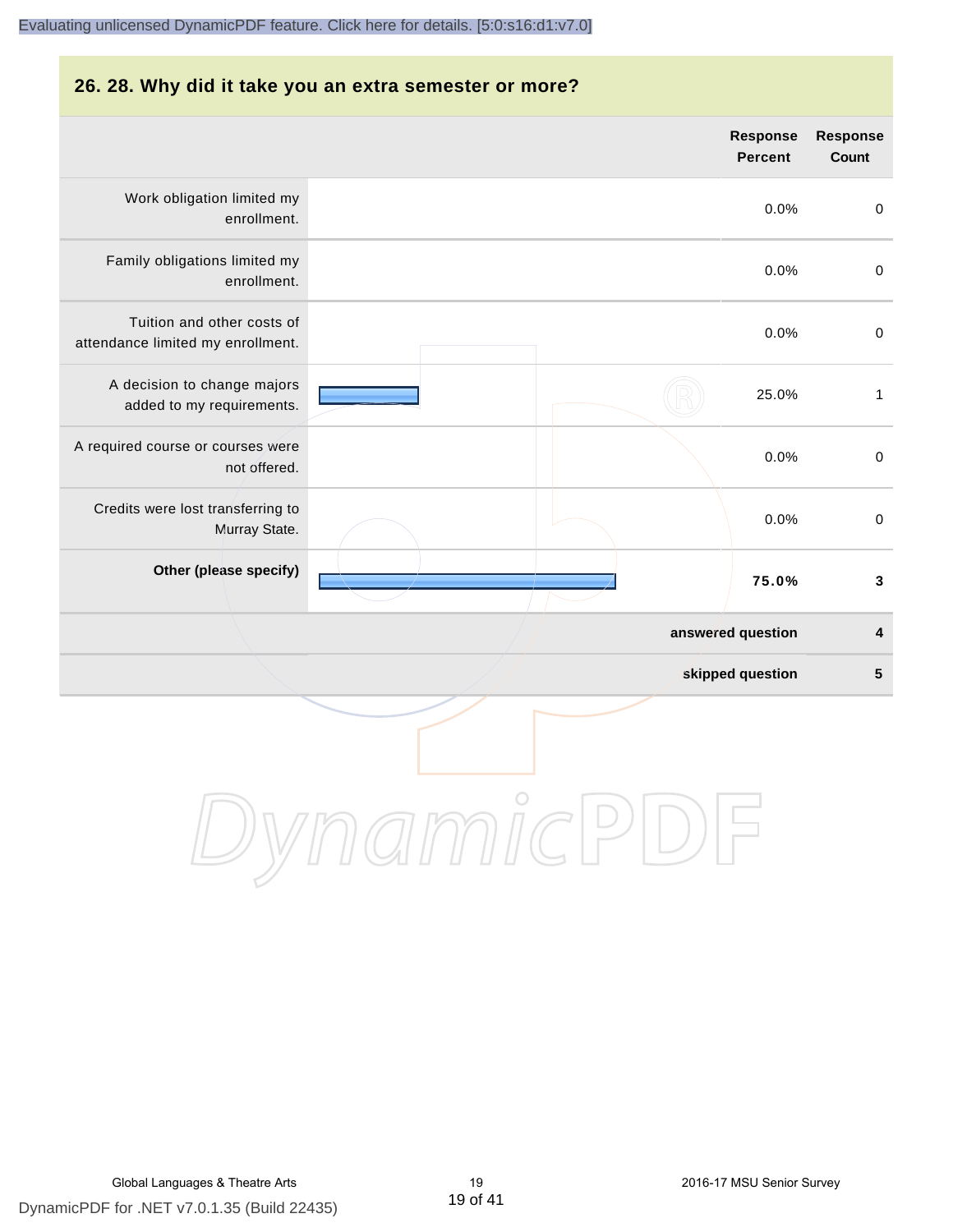| answered question | 4 |
|-------------------|---|
| skipped question  | 5 |

## **27. 29. Did you have trouble getting any course(s) you needed while at Murray State?**

|                                                                           |                                                      | <b>Response</b><br><b>Percent</b> | <b>Response</b><br>Count |
|---------------------------------------------------------------------------|------------------------------------------------------|-----------------------------------|--------------------------|
| Yes                                                                       |                                                      | 33.3%                             | 3                        |
| <b>No</b>                                                                 |                                                      | 66.7%                             | $\bf 6$                  |
|                                                                           |                                                      | answered question                 | $\boldsymbol{9}$         |
|                                                                           |                                                      | skipped question                  | $\pmb{0}$                |
|                                                                           |                                                      |                                   |                          |
|                                                                           | 28. 30. Why did you have trouble getting the course? |                                   |                          |
|                                                                           |                                                      | <b>Response</b><br><b>Percent</b> | <b>Response</b><br>Count |
| The course was not offered the<br>semester I needed it.                   |                                                      | 66.7%                             | $\overline{2}$           |
| The course was not offered at<br>hours convenient to my work<br>schedule. | ∩                                                    | 0.0%                              | $\mathbf 0$              |
| The course was not offered at<br>hours suitable for my school             |                                                      | 33.3%                             | 1                        |

|                                                       | skipped question  | 6            |
|-------------------------------------------------------|-------------------|--------------|
|                                                       | answered question | 3            |
| I was unaware of the prerequisites<br>for the course. | $0.0\%$           | 0            |
| All course sections were closed.                      | $0.0\%$           | $\mathbf{0}$ |
| schedule.                                             |                   |              |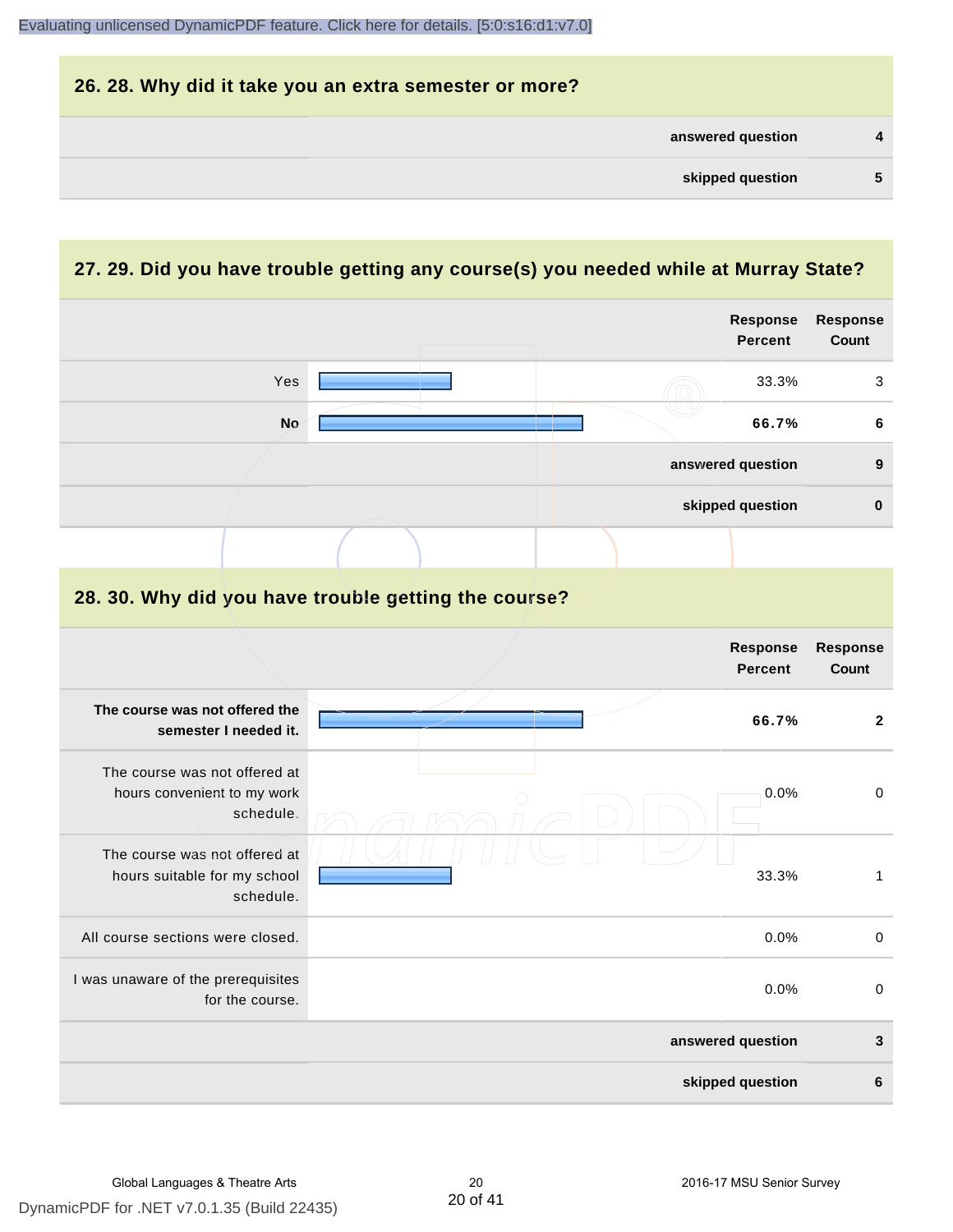## **29. 31. Which statement best describes your experience with off-campus coop/internship?**

|                                    | <b>Response</b><br><b>Percent</b> | <b>Response</b><br>Count |
|------------------------------------|-----------------------------------|--------------------------|
| Cannot judge; I did not have one.  | 44.4%                             | 4                        |
| My experience was very valuable.   | 33.3%                             | 3                        |
| My experience was valuable.        | 22.2%                             | 2                        |
| My experience was of little value. | $0.0\%$                           | 0                        |
| My experience was of no value.     | 0.0%                              | $\mathbf 0$              |
|                                    | answered question                 | 9                        |
|                                    | skipped question                  | $\bf{0}$                 |
|                                    |                                   |                          |

## **30. 32. Which statement best describes your experience with on-campus facultydirected research, scholarly, or creative project?**

|                                    | <b>Response</b><br><b>Percent</b> | <b>Response</b><br>Count |
|------------------------------------|-----------------------------------|--------------------------|
| Cannot judge; I did not have one.  | 33.3%                             | 3                        |
| My experience was very valuable.   | 44.4%                             | 4                        |
| My experience was valuable.        | 22.2%                             | 2                        |
| My experience was of little value. | 0.0%                              | $\mathbf 0$              |
| My experience was of no value.     | $0.0\%$                           | 0                        |
|                                    | answered question                 | 9                        |
|                                    | skipped question                  | $\bf{0}$                 |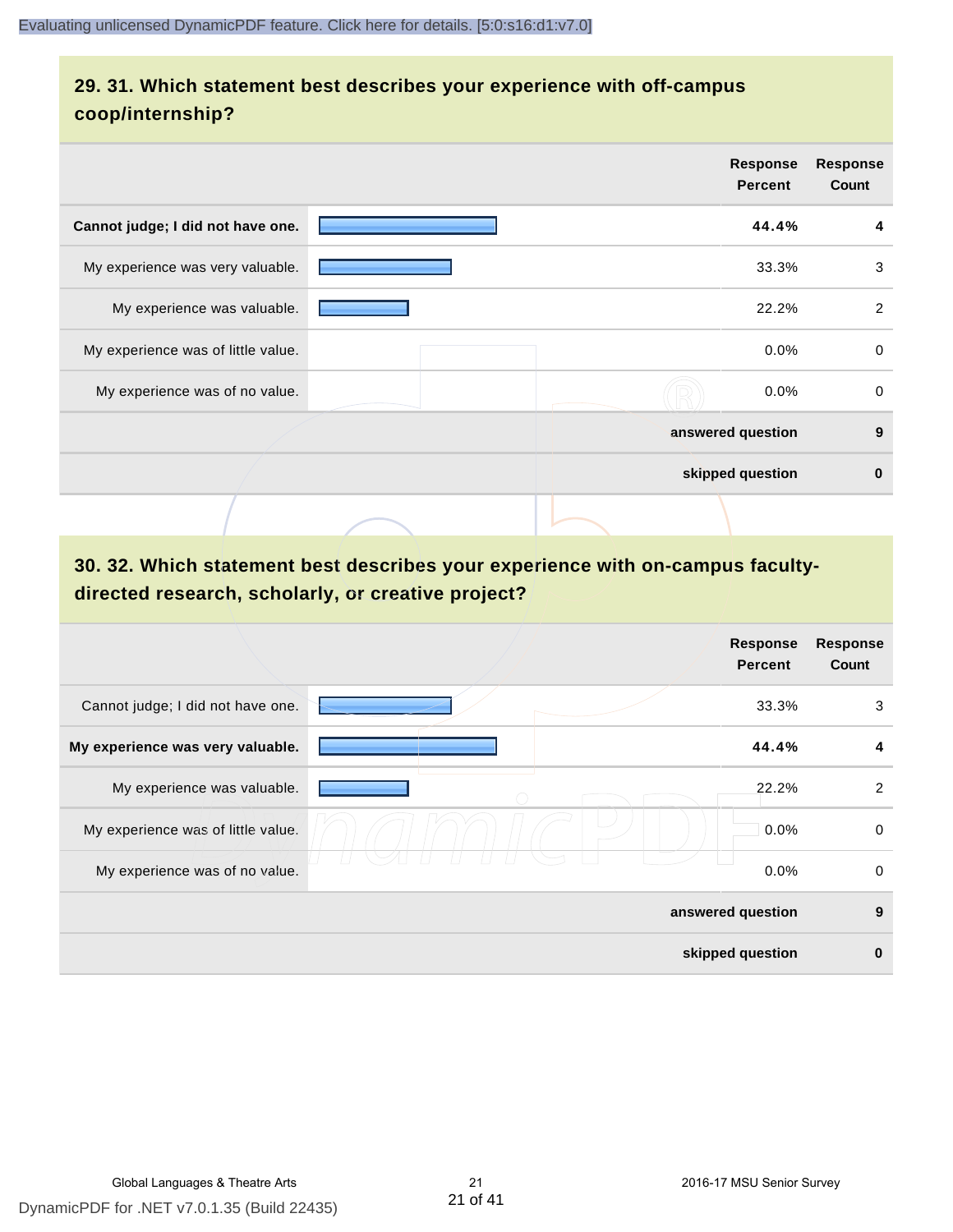## **31. 33. Which statement best describes your experience with academic advising in your major/area?**

| <b>Response</b><br><b>Percent</b>      | Response<br>Count   |
|----------------------------------------|---------------------|
| 0.0%                                   | $\pmb{0}$           |
| 100.0%                                 | $\boldsymbol{9}$    |
| 0.0%                                   | $\mathsf{O}\xspace$ |
| 0.0%                                   | $\mathbf 0$         |
| answered question                      | $\boldsymbol{9}$    |
| skipped question                       | $\pmb{0}$           |
| $\bigcirc$<br>$\overline{\phantom{a}}$ |                     |
|                                        | amnicPl             |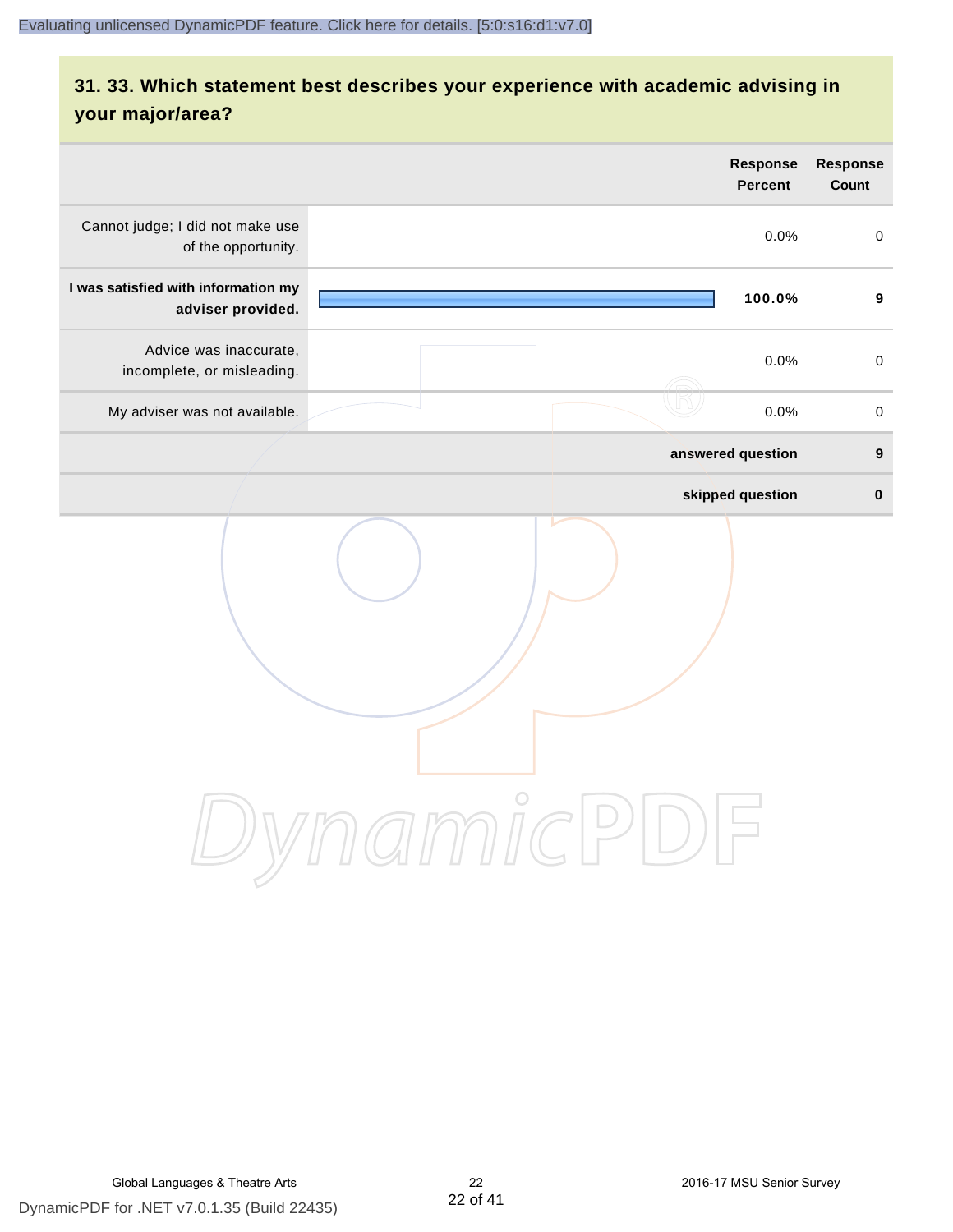## **31. 33. Which statement best describes your experience with academic advising in your major/area?**

| answered question | 9 |
|-------------------|---|
| skipped question  |   |

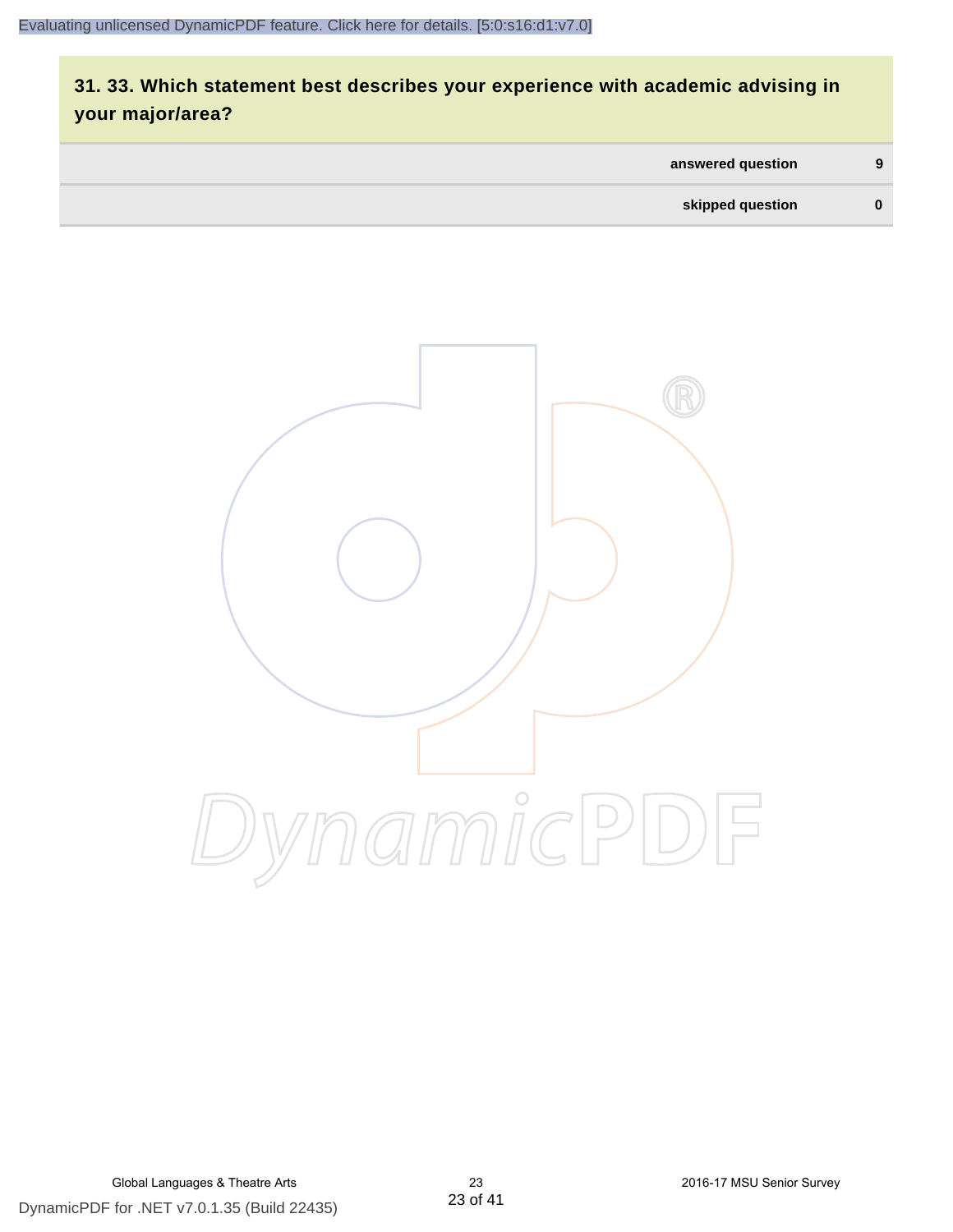## **32. Questions 34-48 For each of these items, indicate the extent to which you were satisfied.**

|                                                                                                                                                       | <b>Very</b><br>satisfied | <b>Satisfied</b> | <b>Dissatisfied</b> | <b>Very</b><br>dissatisfied | Rating<br>Average | Rating<br><b>Count</b> |
|-------------------------------------------------------------------------------------------------------------------------------------------------------|--------------------------|------------------|---------------------|-----------------------------|-------------------|------------------------|
| 34. Class size relative to type of<br>course                                                                                                          | 62.5% (5)                | $37.5\%$ (3)     | $0.0\%$ (0)         | $0.0\%$ (0)                 | 3.63              | 8                      |
| 35. Out-of-class availability of<br>faculty                                                                                                           | $37.5\%$ (3)             | $62.5\%$ (5)     | $0.0\%$ (0)         | $0.0\%$ (0)                 | 3.38              | 8                      |
| 36. Effectiveness of your high<br>school preparation for college work                                                                                 | 25.0% (2)                | $50.0\%$ (4)     | $12.5\%$ (1)        | $12.5\%$ (1)                | 2.88              | 8                      |
| 37. Fairness of faculty in their<br>treatment of individual students                                                                                  | 25.0% (2)                | 75.0% (6)        | $0.0\%$ (0)         | $0.0\%$ (0)                 | 3.25              | 8                      |
| 38. Overall quality of instruction at<br><b>Murray State</b>                                                                                          | 50.0% (4)                | $50.0\%$ (4)     | $0.0\%$ (0)         | $0.0\%$ (0)                 | 3.50              | 8                      |
| 39. Quality of instruction in<br><b>University Studies (General</b><br>Education) courses                                                             | $25.0\%$ (2)             | $62.5\%$ (5)     | $12.5\%$ (1)        | $0.0\%$ (0)                 | 3.13              | 8                      |
| 40. Quality of instruction in your<br>major                                                                                                           | 50.0% (4)                | $37.5\%$ (3)     | $0.0\%$ (0)         | $12.5\%$ (1)                | 3.25              | 8                      |
| 41. Clarity of program objectives in<br>your major                                                                                                    | 50.0% (4)                | $50.0\%$ (4)     | $0.0\%$ (0)         | $0.0\%$ (0)                 | 3.50              | 8                      |
| 42. Intellectual challenge of the<br>academic program                                                                                                 | 50.0% (4)                | $50.0\%$ (4)     | $0.0\%$ (0)         | $0.0\%$ (0)                 | 3.50              | 8                      |
| 43. Encouragement and<br>information from your major<br>department for employment after<br>graduation                                                 | $62.5\%$ (5)             | $37.5\%$ (3)     | $0.0\%$ (0)         | $0.0\%$ (0)                 | 3.63              | 8                      |
| 44. Availability of opportunities to<br>engage in a faculty-mentored<br>research, scholarly, or creative<br>project in your area of<br>study/interest | 62.5% (5)                | $37.5\%$ (3)     | $0.0\%$ (0)         | $0.0\%$ (0)                 | 3.63              | 8                      |
| 45. Library hours                                                                                                                                     | 50.0% (4)                | $50.0\%$ (4)     | $0.0\%$ (0)         | $0.0\%$ (0)                 | 3.50              | 8                      |
|                                                                                                                                                       |                          |                  |                     |                             | answered question | 8                      |
|                                                                                                                                                       |                          |                  |                     |                             | skipped question  | 1                      |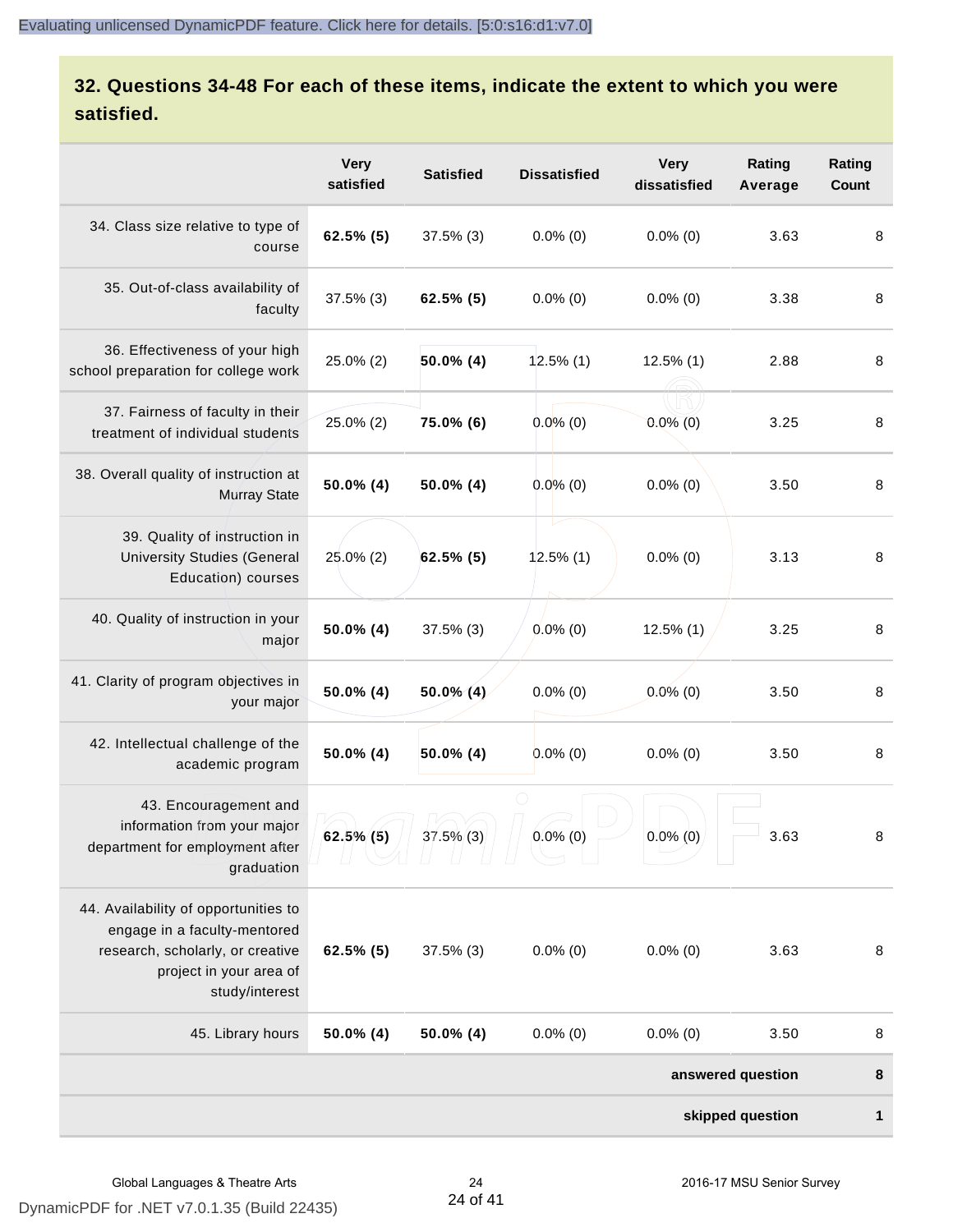### **32. Questions 34-48 For each of these items, indicate the extent to which you were satisfied.**

| 46 Effectiveness of library<br>personnel in meeting your<br>information needs                                                | $50.0\%$ (4) | $50.0\%$ (4) | $0.0\%$ (0) | $0.0\%$ (0) | 3.50              | 8 |
|------------------------------------------------------------------------------------------------------------------------------|--------------|--------------|-------------|-------------|-------------------|---|
| 47. Access to on-hand or<br>electronic library resources                                                                     | $62.5\%$ (5) | $37.5\%$ (3) | $0.0\%$ (0) | $0.0\%$ (0) | 3.63              | 8 |
| 48. Computer, individual and group<br>work spaces available within<br>University Libraries (Waterfield,<br>Pogue and Overby) | $37.5\%$ (3) | $50.0\%$ (4) | 12.5% (1)   | $0.0\%$ (0) | 3.25              | 8 |
|                                                                                                                              |              |              |             |             | answered question | 8 |
|                                                                                                                              |              |              |             |             | skipped question  | 1 |
|                                                                                                                              |              |              |             |             |                   |   |

**33. Questions 49-55 University Studies is designed to offer you a broad base of skills and knowledge and to prepare you for upper division study. Please indicate how effective University Studies at Murray State was in helping you achieve these goals.**

|                                                                            | <b>Very</b><br>effective | <b>Effective</b> | <b>Ineffective</b> | <b>Very</b><br>ineffective | Rating<br>Average | Rating<br><b>Count</b> |
|----------------------------------------------------------------------------|--------------------------|------------------|--------------------|----------------------------|-------------------|------------------------|
| 49. Writing skills                                                         | $25.0\%$ (2)             | $75.0\%$ (6)     | $0.0\%$ (0)        | $0.0\%$ (0)                | 3.25              | 8                      |
| 50. Speaking skills                                                        | $37.5\%$ (3)             | $62.5\%$ (5)     | $0.0\%$ (0)        | $0.0\%$ (0)                | 3.38              | 8                      |
| 51. Critical thinking skills                                               | 25.0% (2)                | 75.0% (6)        | $0.0\%$ (0)        | $0.0\%(0)$                 | 3.25              | 8                      |
| 52. Technology skills/computer<br>skills                                   | $12.5\%$ (1)             | $50.0\%$ (4)     | $37.5\%$ (3)       | $0.0\%$ (0)                | 2.75              | 8                      |
| 53. General knowledge in the<br>liberal arts and sciences                  | $12.5\%$ (1)             | $87.5\%$ (7)     | $0.0\%$ (0)        | $0.0\%$ (0)                | 3.13              | 8                      |
| 54. International perspectives                                             | $37.5\%$ (3)             | $62.5\%$ (5)     | $0.0\%$ (0)        | $0.0\%$ (0)                | 3.38              | 8                      |
| 55. Stimulation of interest in areas<br>outside your chosen field of study | 50.0% (4)                | $50.0\%$ (4)     | $0.0\%$ (0)        | $0.0\%$ (0)                | 3.50              | 8                      |
|                                                                            |                          |                  |                    |                            | answered question | 8                      |
|                                                                            |                          |                  |                    |                            | skipped question  | 1                      |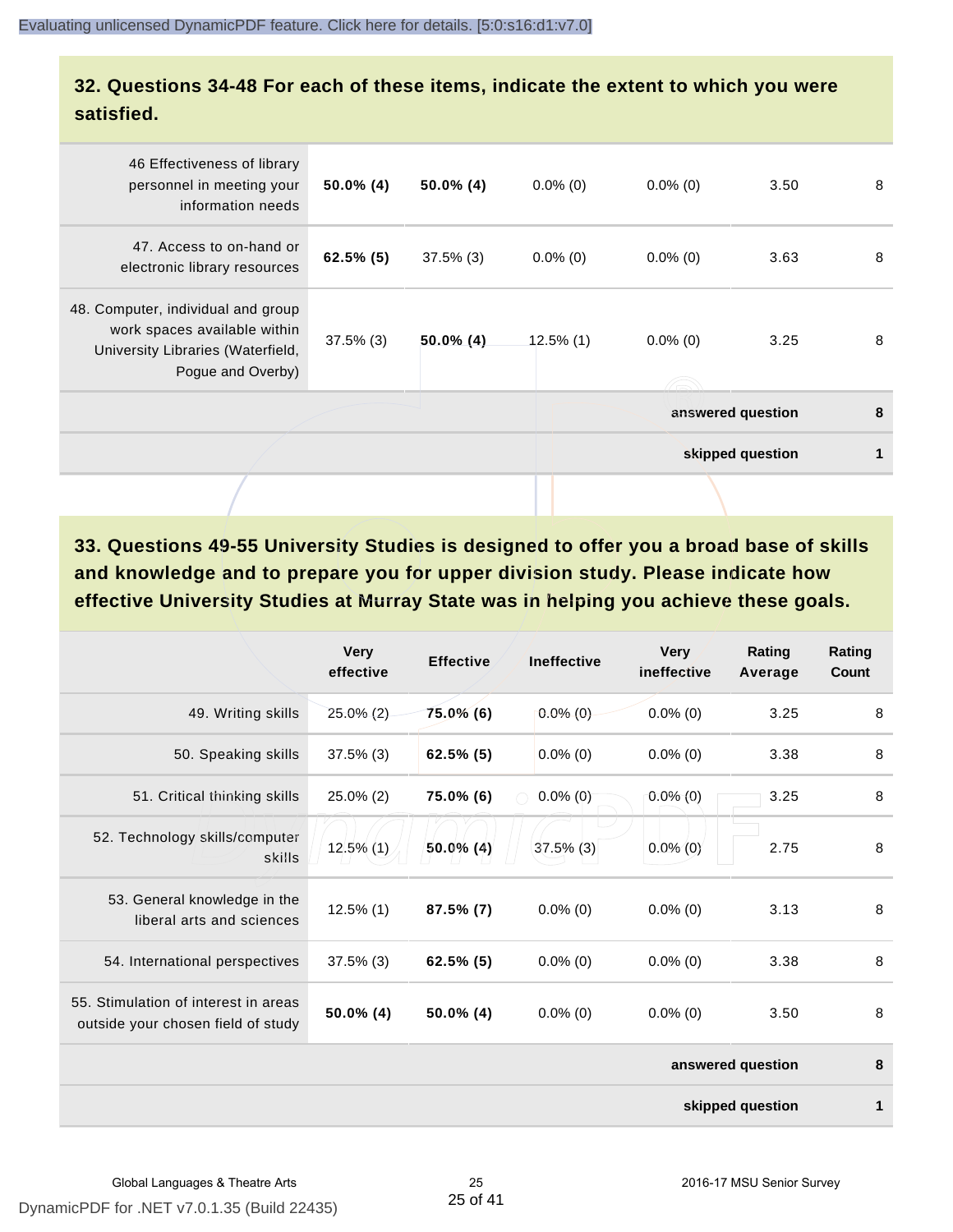**34. Questions 56-89For each of these services, activities or programs that you used, please indicate the extent to which you were satisfied that they met your needs. For those that you did not use, mark the "Did Not Use" option.**

|                                                                                    | <b>Very</b><br>satisfied | <b>Satisfied</b>                   | <b>Dissatisfied</b>          | <b>Very</b><br>dissatisfied | <b>Did Not</b><br><b>Use</b> | Rating<br>Average | Rating<br>Count |
|------------------------------------------------------------------------------------|--------------------------|------------------------------------|------------------------------|-----------------------------|------------------------------|-------------------|-----------------|
| 56. African-American/Multicultural<br><b>Student Services</b>                      | 12.5%<br>(1)             | $0.0\%$ (0)                        | $12.5\%$ (1)                 | $0.0\%$ (0)                 | 75.0%<br>(6)                 | 3.00              | 8               |
| 57. Blackboard/Canvas                                                              | 25.0%<br>(2)             | 75.0%<br>(6)                       | $0.0\%$ (0)                  | $0.0\%$ (0)                 | $0.0\%$ (0)                  | 3.25              | 8               |
| 58. Career Services Office                                                         | 12.5%<br>(1)             | 50.0%<br>(4)                       | $12.5\%$ (1)                 | $0.0\%$ (0)                 | 25.0%<br>(2)                 | 3.00              | $\,8\,$         |
| 59. Cultural programming and<br>activities                                         | 25.0%<br>(2)             | 37.5%<br>(3)                       | $0.0\%$ (0)                  | $0.0\%$ (0)                 | 37.5%<br>(3)                 | 3.40              | 8               |
| 60. Degree audit (MAP report)                                                      | 25.0%<br>(2)             | 62.5%<br>(5)                       | $0.0\%$ (0)                  | $0.0\%$ (0)                 | 12.5%<br>(1)                 | 3.29              | $\,8\,$         |
| 61. Financial Aid Office customer<br>service                                       | 14.3%<br>(1)             | 57.1%<br>(4)                       | $14.3\%$ (1)                 | $0.0\%$ (0)                 | 14.3%<br>(1)                 | 3.00              | $\overline{7}$  |
| 62. Dining Services                                                                | $0.0\%$ (0)              | 87.5%<br>(7)                       | $12.5\%$ (1)                 | $0.0\%$ (0)                 | $0.0\%$ (0)                  | 2.88              | 8               |
| 63. Graduation Office                                                              | 25.0%<br>(2)             | 50.0%<br>(4)                       | $0.0\%$ (0)                  | $0.0\%$ (0)                 | 25.0%<br>(2)                 | 3.33              | 8               |
| 64. Greek life and activities                                                      | $0.0\%$ (0)              | 25.0%<br>(2)                       | $0.0\%$ (0)                  | $0.0\%$ (0)                 | 75.0%<br>(6)                 | 3.00              | 8               |
| 65. Health Services                                                                | 50.0%<br>(4)             | 37.5%<br>(3)                       | $12.5\%$ (1)                 | $0.0\%$ (0)                 | $0.0\%$ (0)                  | 3.38              | 8               |
| 66. Honor Societies/Departmental<br><b>Clubs/Special Interest</b><br>Organizations | $\sqcup$<br>25.0%<br>(2) | $\Box$<br>$\sqcup$<br>37.5%<br>(3) | U.<br>$\perp$<br>$0.0\%$ (0) | $0.0\%$ (0)                 | 37.5%<br>(3)                 | 3.40              | $\, 8$          |
| 67. International programs and<br>activities                                       | 50.0%<br>(4)             | 37.5%<br>(3)                       | $0.0\%$ (0)                  | $0.0\%$ (0)                 | 12.5%<br>(1)                 | 3.57              | 8               |
| 68. International student support<br>services                                      | 12.5%<br>(1)             | 12.5%<br>(1)                       | 25.0% (2)                    | $0.0\%$ (0)                 | 50.0%<br>(4)                 | 2.75              | 8               |
|                                                                                    |                          |                                    |                              |                             |                              | answered question | 8               |
|                                                                                    |                          |                                    |                              |                             |                              | skipped question  | 1               |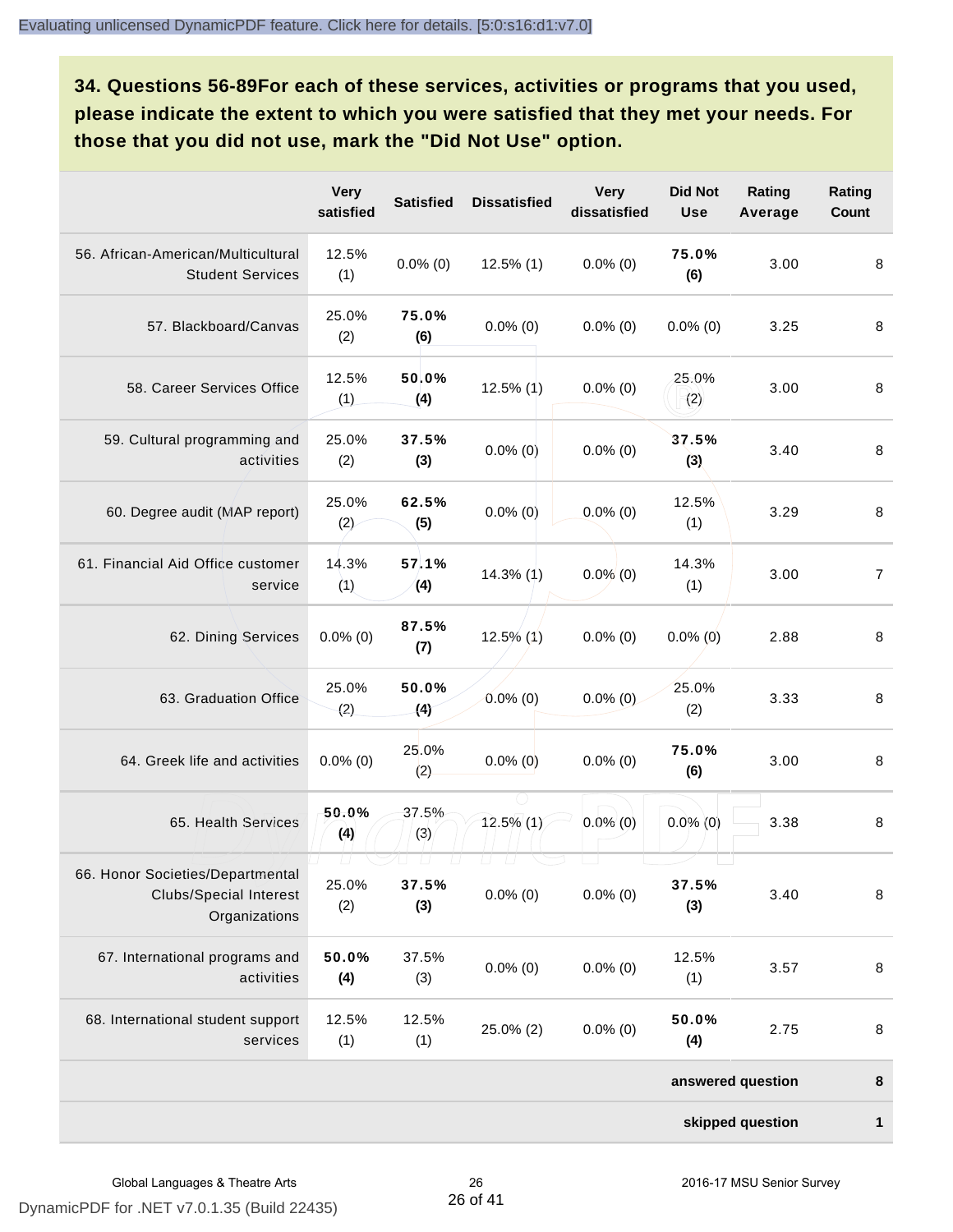**34. Questions 56-89For each of these services, activities or programs that you used, please indicate the extent to which you were satisfied that they met your needs. For those that you did not use, mark the "Did Not Use" option.**

| 69. Internet and wireless access<br>for study and research needs | 12.5%<br>(1) | 50.0%<br>(4) | $12.5\%$ (1)                  | 25.0% (2)   | $0.0\%$ (0)       | 2.50 | $\,8\,$        |
|------------------------------------------------------------------|--------------|--------------|-------------------------------|-------------|-------------------|------|----------------|
| 70. Intramural Sports and<br>Recreation                          | $0.0\%$ (0)  | 50.0%<br>(4) | $0.0\%$ (0)                   | $0.0\%$ (0) | 50.0%<br>(4)      | 3.00 | 8              |
| 71. LGBT programs                                                | $0.0\%$ (0)  | 12.5%<br>(1) | $0.0\%$ (0)                   | $0.0\%$ (0) | 87.5%<br>(7)      | 3.00 | 8              |
| 72. Lowry Center/Developmental<br>courses and tutoring           | $0.0\%$ (0)  | 14.3%<br>(1) | $0.0\%$ (0)                   | $0.0\%$ (0) | 85.7%<br>(6)      | 3.00 | $\overline{7}$ |
| 73. Library                                                      | 62.5%<br>(5) | 37.5%<br>(3) | $0.0\%$ (0)                   | $0.0\%$ (0) | $0.0\%$ (0)       | 3.63 | 8              |
| 74. MSU web site                                                 | 25.0%<br>(2) | 62.5%<br>(5) | 12.5% (1)                     | $0.0\%$ (0) | $0.0\%$ (0)       | 3.13 | 8              |
| 75. NCAA Sports                                                  | $0.0\%$ (0)  | 37.5%<br>(3) | $0.0\%$ (0)                   | $0.0\%$ (0) | 62.5%<br>(5)      | 3.00 | $\bf 8$        |
| 76. Online courses that are not<br><b>Blackboard or Canvas</b>   | $0.0\%$ (0)  | $0.0\%$ (0)  | $0.0\%$ (0)                   | $0.0\%$ (0) | 100.0%<br>(8)     | 0.00 | 8              |
| 77. Public Safety/Security<br>Services                           | 50.0%<br>(4) | $0.0\%$ (0)  | $0.0\%$ (0)                   | $0.0\%$ (0) | 50.0%<br>(4)      | 4.00 | 8              |
| 78. Registration through myGate                                  | 37.5%<br>(3) | 50.0%<br>(4) | $12.5\%$ (1)                  | $0.0\%$ (0) | $0.0\%$ (0)       | 3.25 | 8              |
| 79. Residential College<br>programming and activities            | 25.0%<br>(2) | 62.5%<br>(5) | $0.0\%$ (0)                   | $0.0\%$ (0) | 12.5%<br>(1)      | 3.29 | 8              |
| 80. Scholarships/grants/student<br>employment                    | 25.0%<br>(2) | 62.5%<br>(5) | U.<br>$\perp$<br>$12.5\%$ (1) | $0.0\%$ (0) | $0.0\%$ (0)       | 3.13 | 8              |
| 81. Services for non-traditional<br>students                     | $0.0\%$ (0)  | 12.5%<br>(1) | $0.0\%$ (0)                   | $0.0\%$ (0) | 87.5%<br>(7)      | 3.00 | 8              |
| 82. Student Disability Services<br>(SDS)                         | 25.0%<br>(2) | $0.0\%$ (0)  | $0.0\%$ (0)                   | $0.0\%$ (0) | 75.0%<br>(6)      | 4.00 | $\bf 8$        |
|                                                                  |              |              |                               |             | answered question |      | 8              |
|                                                                  |              |              |                               |             | skipped question  |      | 1              |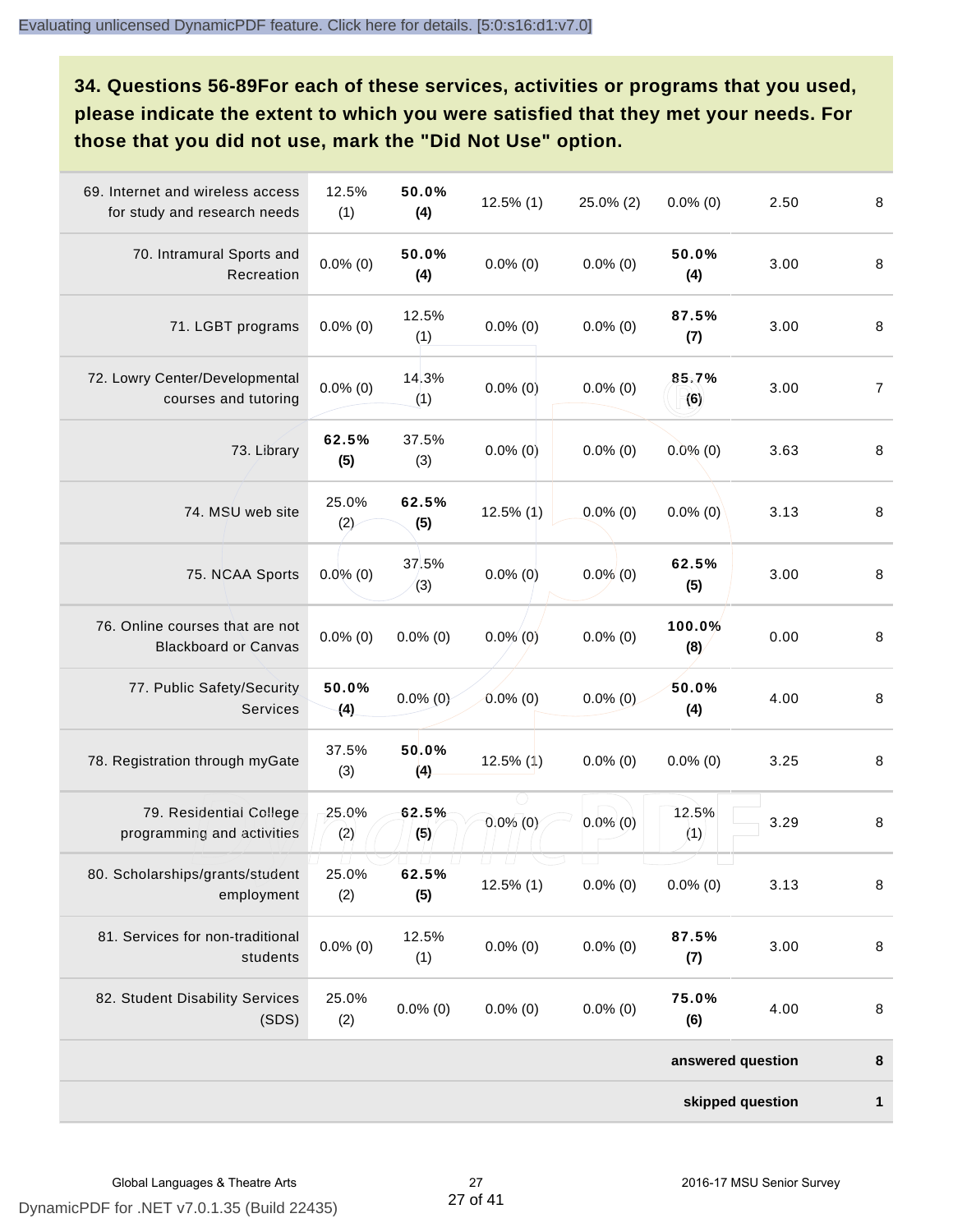**34. Questions 56-89For each of these services, activities or programs that you used, please indicate the extent to which you were satisfied that they met your needs. For those that you did not use, mark the "Did Not Use" option.**

| 83. Transcript requests               | 25.0%<br>(2) | 12.5%<br>(1) | $12.5\%$ (1) | $12.5\%$ (1) | 37.5%<br>(3)      | 2.80             | 8            |
|---------------------------------------|--------------|--------------|--------------|--------------|-------------------|------------------|--------------|
| 84. Student Support Services<br>(SSS) | $0.0\%$ (0)  | $0.0\%$ (0)  | $0.0\%$ (0)  | $0.0\%$ (0)  | 100.0%<br>(8)     | 0.00             | $\,8\,$      |
| 85. Transfer Center                   | 12.5%<br>(1) | $0.0\%$ (0)  | $0.0\%$ (0)  | $0.0\%$ (0)  | 87.5%<br>(7)      | 4.00             | 8            |
| 86. University Counseling Services    | 12.5%<br>(1) | 25.0%<br>(2) | $12.5\%$ (1) | $0.0\%$ (0)  | 50.0%<br>(4)      | 3.00             | 8            |
| 87. Veteran Services                  | $0.0\%$ (0)  | $0.0\%$ (0)  | $0.0\%$ (0)  | $0.0\%$ (0)  | 100.0%<br>(8)     | 0.00             | 8            |
| 88. Wellness Center                   | 37.5%<br>(3) | 50.0%<br>(4) | $0.0\%$ (0)  | $0.0\%$ (0)  | 12.5%<br>(1)      | 3.43             | 8            |
| 89. Women's Center                    | $0.0\%$ (0)  | 12.5%<br>(1) | $0.0\%$ (0)  | $0.0\%$ (0)  | 87.5%<br>(7)      | 3.00             | $\,8\,$      |
|                                       |              |              |              |              | answered question |                  | 8            |
|                                       |              |              |              |              |                   | skipped question | $\mathbf{1}$ |

**35. 90. To what extent did you participate in Residential College activities?**

|                     | <b>Response</b><br><b>Percent</b>         | <b>Response</b><br>Count |
|---------------------|-------------------------------------------|--------------------------|
| Did not participate | $\setminus$<br>$\left  \ \right $<br>0.0% | $\mathbf 0$              |
| Frequently          | 25.0%                                     | $\overline{2}$           |
| <b>Occasionally</b> | 50.0%                                     | 4                        |
| Seldom              | 25.0%                                     | 2                        |
|                     | answered question                         | 8                        |
|                     | skipped question                          | 1                        |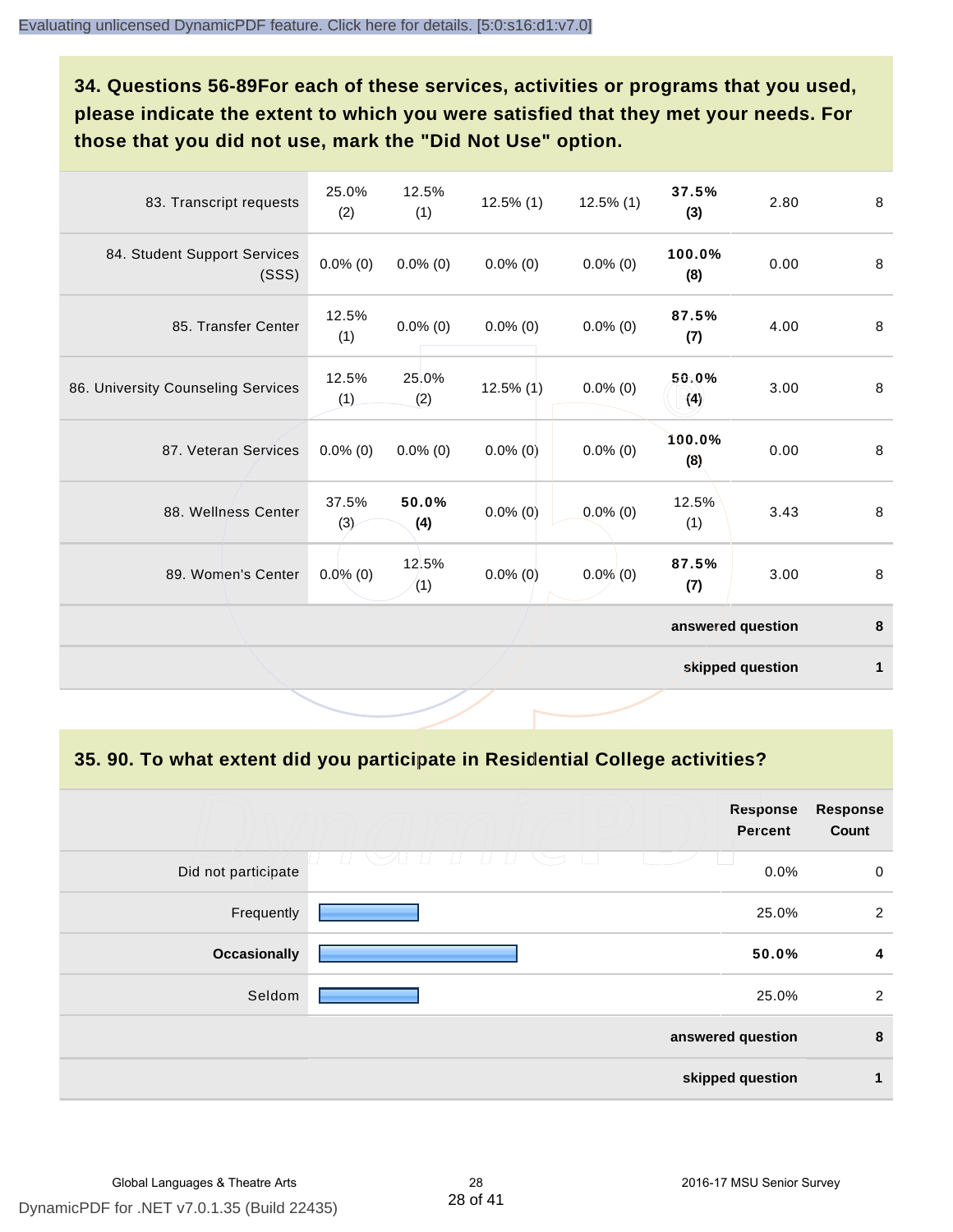### **36. 91. Which phrase best describes your opinion of Residential Colleges?**

|                                           | <b>Response</b><br><b>Percent</b> | <b>Response</b><br>Count |
|-------------------------------------------|-----------------------------------|--------------------------|
| Not familiar with Residential<br>Colleges | 0.0%                              | $\pmb{0}$                |
| Very positive                             | 37.5%                             | 3                        |
| <b>Positive</b>                           | 50.0%                             | $\overline{\mathbf{4}}$  |
| Negative                                  | 12.5%                             | 1                        |
| Very negative                             | 0.0%                              | $\pmb{0}$                |
|                                           | answered question                 | $\bf8$                   |
|                                           | skipped question                  | $\mathbf 1$              |
|                                           |                                   |                          |

## **37. 92. When you graduate how many times will you have studied abroad during your university career?**

|               | Response<br><b>Percent</b> | <b>Response</b><br>Count |
|---------------|----------------------------|--------------------------|
| None          | 12.5%                      |                          |
| One           | 75.0%                      | 6                        |
| Two           | 0.0%                       | $\boldsymbol{0}$         |
| Three or more | 12.5%                      | 1                        |
|               | answered question          | 8                        |
|               | skipped question           | 1                        |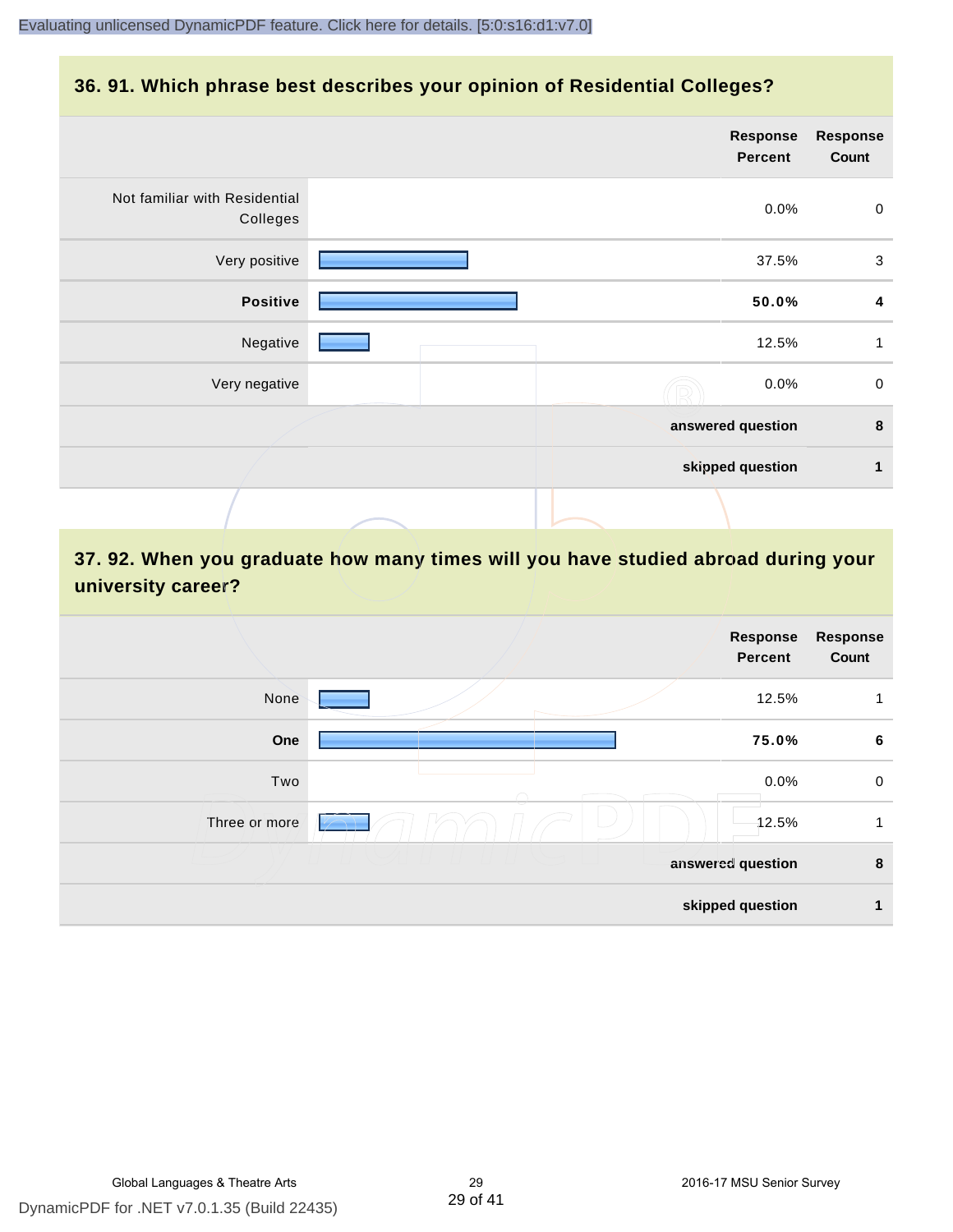**38. Questions 93-102 The University has formulated ten desired "Characteristics of the Murray State University Graduate." Please indicate how effective your MSU experience was in enhancing your abilities in each area.**

|                                                                                                                                                                      | <b>Very</b><br>effective | <b>Effective</b> | <b>Ineffective</b> | <b>Very</b><br>ineffective | Rating<br>Average | Rating<br>Count |
|----------------------------------------------------------------------------------------------------------------------------------------------------------------------|--------------------------|------------------|--------------------|----------------------------|-------------------|-----------------|
| 93. Engage in mature,<br>independent and creative thought<br>and express that thought<br>effectively in oral and written<br>communication;                           | $50.0\%$ (4)             | $50.0\%$ (4)     | $0.0\%$ (0)        | $0.0\%$ (0)                | 3.50              | 8               |
| 94. Understand and apply the<br>critical and scientific<br>methodologies that academic<br>disciplines employ to discover<br>knowledge and ascertain its<br>validity; | 50.0% (4)                | 50.0% (4)        | $0.0\%$ (0)        | $0.0\%$ (0)                | 3.50              | 8               |
| 95. Apply sound standards of<br>information gathering, analysis<br>and evaluation to reach logical<br>decisions;                                                     | 37.5% (3)                | $62.5\%$ (5)     | $0.0\%$ (0)        | $0.0\%$ (0)                | 3.38              | 8               |
| 96. Understand the roles and<br>applications of science and<br>technology in the solution of the<br>problems of a changing world;                                    | $37.5\%$ (3)             | 50.0% (4)        | $12.5\%$ (1)       | $0.0\%$ (0)                | 3.25              | 8               |
| 97. Demonstrate a critical<br>understanding of the world's<br>historical, literary, philosophical<br>and artistic traditions;                                        | 50.0% (4)                | 50.0% (4)        | $0.0\%$ (0)        | $0.0\%$ (0)                | 3.50              | 8               |
| 98. Understand the dynamics of<br>cultural diversity, of competing<br>economic and political systems,<br>and of complex moral and ethical<br>issues;                 | $62.5\%$ (5)             | 25.0% (2)        | $12.5\%$ (1)       | $0.0\%$ (0)                | 3.50              | 8               |
| 99. Understand the nature of and<br>engage in ethical behavior and<br>responsible citizenship;                                                                       | $50.0\%$ (4)             | 50.0% (4)        | $0.0\%$ (0)        | $0.0\%$ (0)                | 3.50              | 8               |
|                                                                                                                                                                      |                          |                  |                    |                            | answered question | 8               |
|                                                                                                                                                                      |                          |                  |                    |                            | skipped question  | 1               |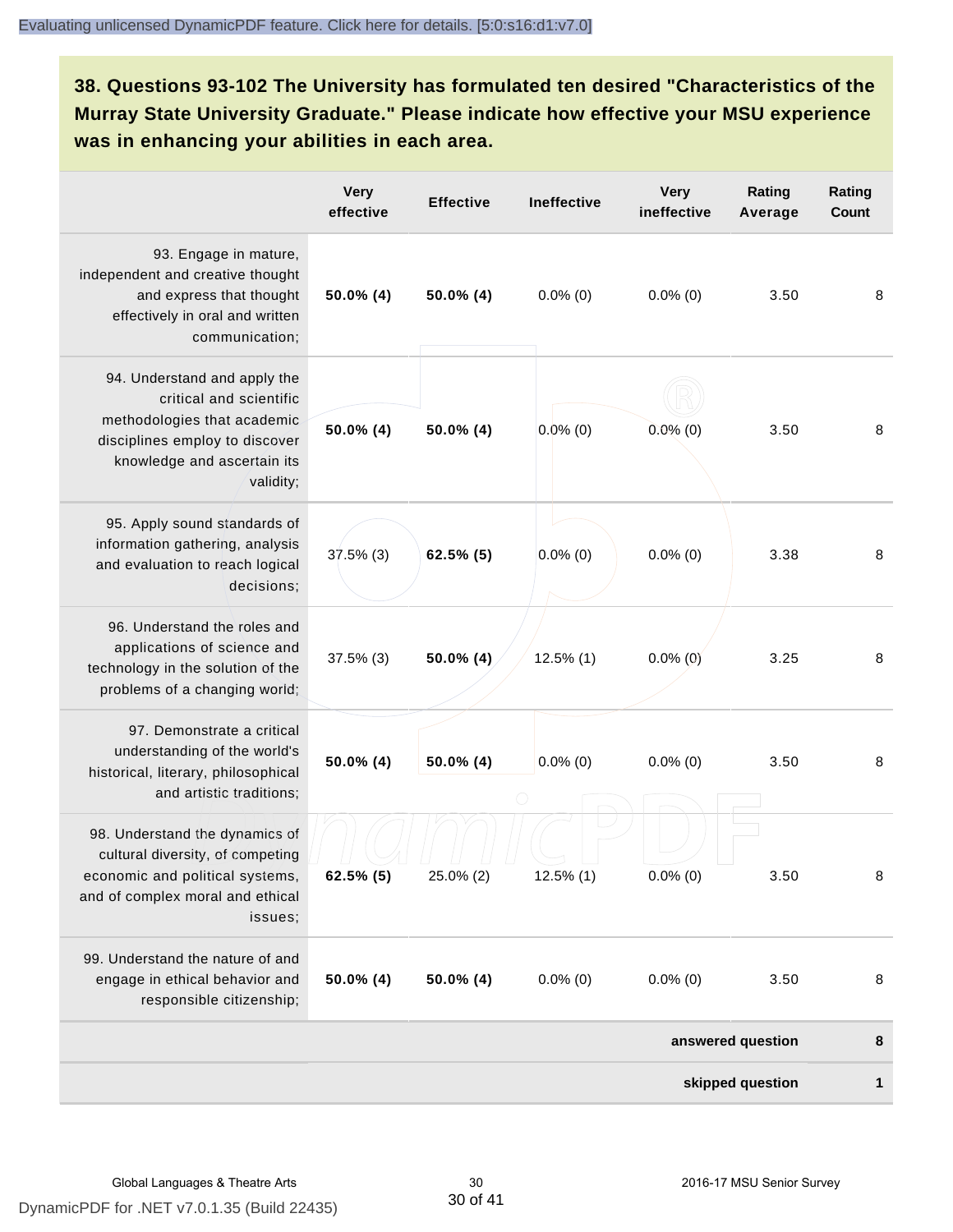**38. Questions 93-102 The University has formulated ten desired "Characteristics of the Murray State University Graduate." Please indicate how effective your MSU experience was in enhancing your abilities in each area.**

| 100. Understand the importance of<br>the behaviors necessary to<br>maintain a healthy lifestyle; | 50.0% (4) | 37.5% (3) | $0.0\%$ (0) | $12.5\%$ (1)      | 3.25             | $\, 8$       |
|--------------------------------------------------------------------------------------------------|-----------|-----------|-------------|-------------------|------------------|--------------|
| 101. Demonstrate mastery of a<br>chosen field of study;                                          | 75.0% (6) | 25.0% (2) | $0.0\%$ (0) | $0.0\%$ (0)       | 3.75             | 8            |
| 102. Value intellectual pursuit and<br>continuous learning in a changing<br>world.               | 62.5% (5) | 37.5% (3) | $0.0\%$ (0) | $0.0\%$ (0)       | 3.63             | $\, 8$       |
|                                                                                                  |           |           |             | answered question |                  | $\pmb{8}$    |
|                                                                                                  |           |           |             |                   | skipped question | $\mathbf{1}$ |
|                                                                                                  |           |           |             |                   |                  |              |
|                                                                                                  |           |           |             |                   |                  |              |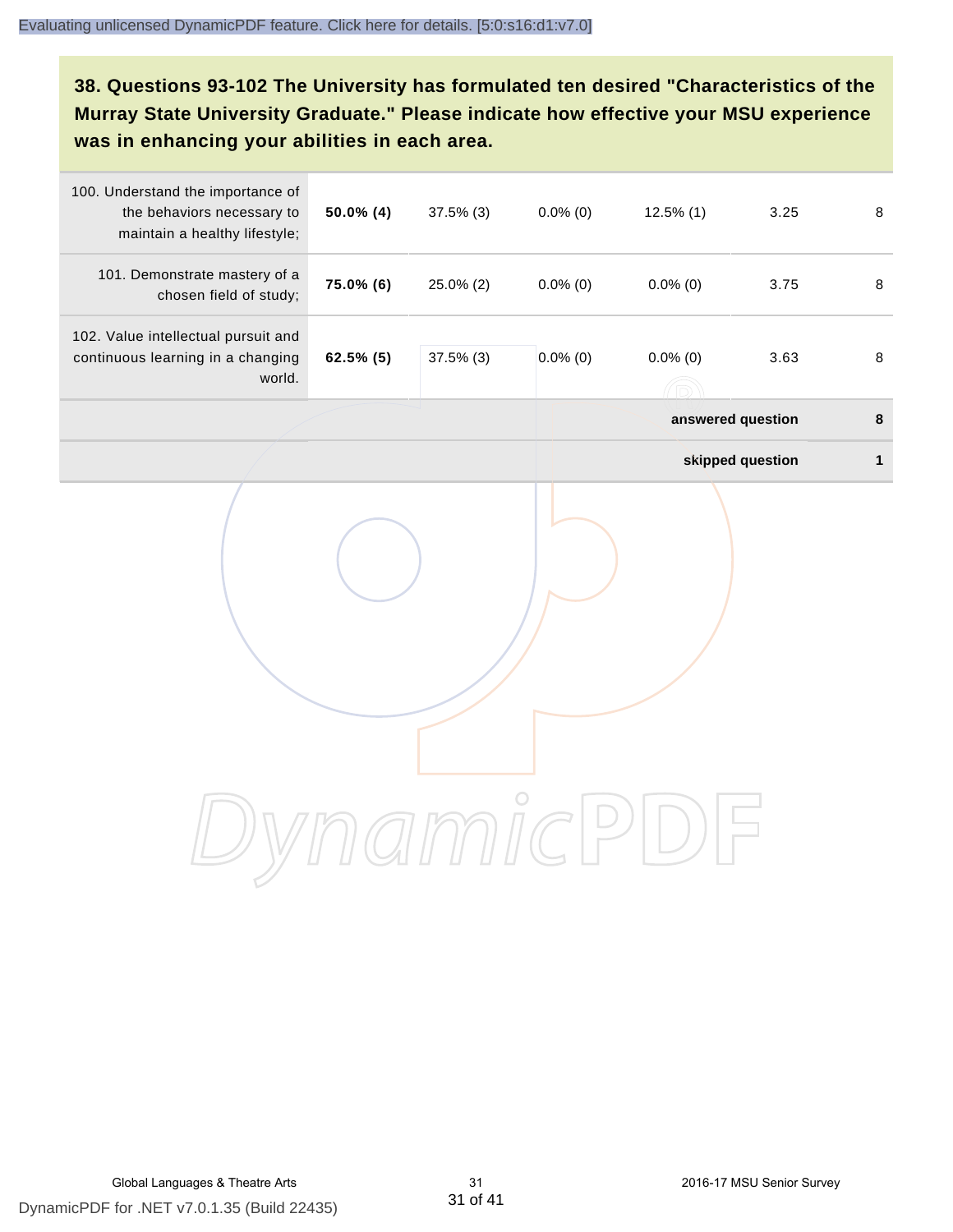#### **39. 103. What do you expect to do after you graduate?**

|                                                        | Response<br><b>Percent</b> | <b>Response</b><br>Count |
|--------------------------------------------------------|----------------------------|--------------------------|
| I am unsure of my immediate<br>plans.                  | 12.5%                      | $\mathbf{1}$             |
| I will look for a job.                                 | 50.0%                      | 4                        |
| I will continue working in the<br>position I now have. | 0.0%                       | $\mathbf 0$              |
| I will work at a position I recently<br>accepted.      | 12.5%                      | $\mathbf{1}$             |
| I will do additional undergraduate<br>work.            | 0.0%                       | $\pmb{0}$                |
| I will go to graduate school.                          | 25.0%                      | $\overline{2}$           |
| I will go to law school.                               | 0.0%                       | $\mathbf 0$              |
| I will go to medical school.                           | 0.0%                       | $\pmb{0}$                |
| I will go to other professional<br>school.             | 0.0%                       | $\pmb{0}$                |
| I will not work or attend school.                      | 0.0%                       | $\pmb{0}$                |
|                                                        | answered question          | 8                        |
|                                                        | skipped question           | $\mathbf 1$              |

DynamicPDF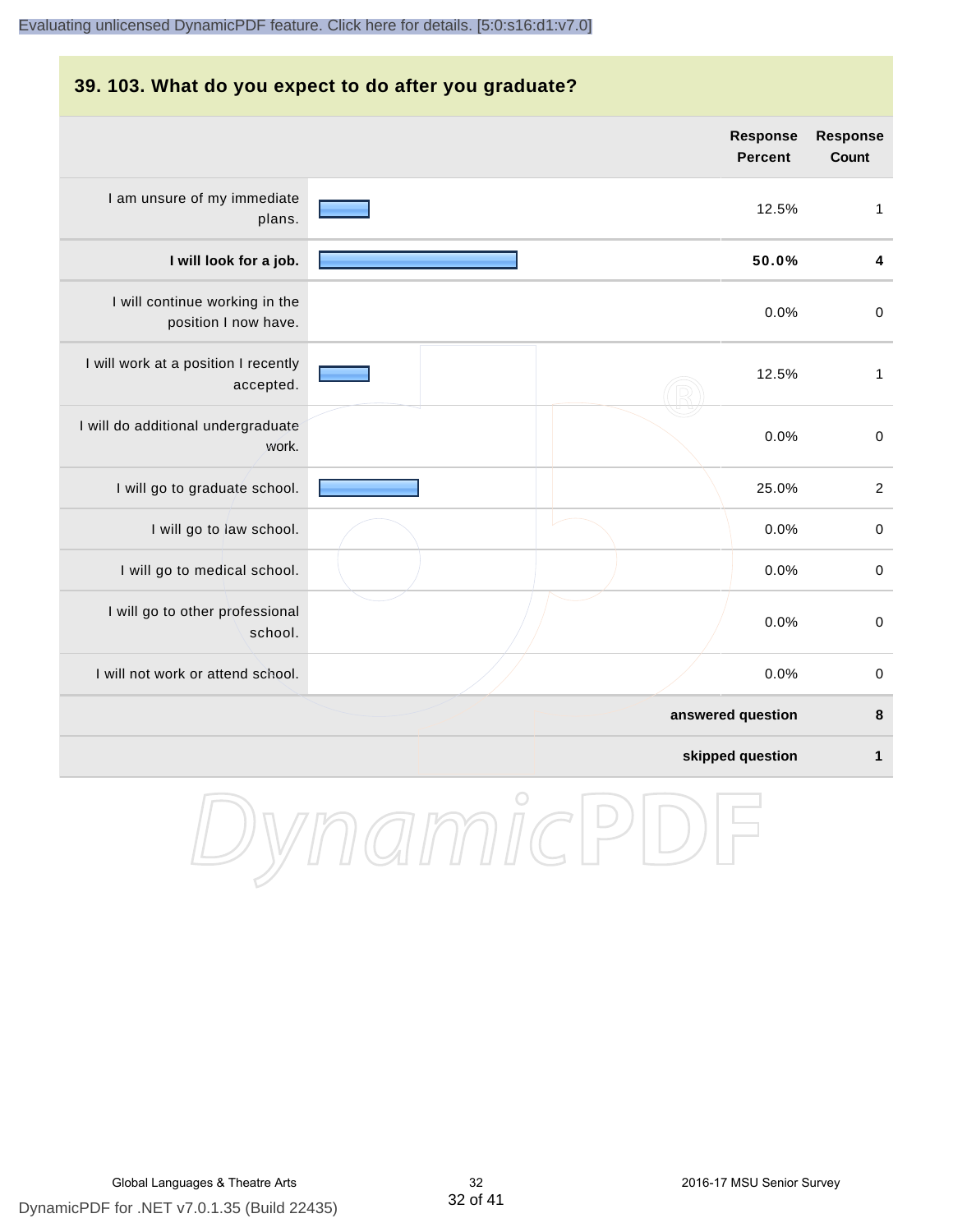# **39. 103. What do you expect to do after you graduate? answered question 8 skipped question 1**

## **40. 104. If you are already employed, how closely related is your job to your field of study?**

|                     |            | <b>Response</b><br><b>Percent</b> | Response<br>Count   |
|---------------------|------------|-----------------------------------|---------------------|
| Extremely close     |            | 0.0%                              | $\mathsf{O}\xspace$ |
| Somewhat close      |            | 0.0%                              | $\pmb{0}$           |
| Somewhat different  |            | 12.5%                             | $\mathbf{1}$        |
| Extremely different |            | 0.0%                              | $\mathsf{O}\xspace$ |
| I cannot determine  |            | 0.0%                              | $\mathbf 0$         |
| Does not apply      |            | 87.5%                             | $\overline{7}$      |
|                     |            | answered question                 | $\pmb{8}$           |
|                     |            | skipped question                  | $\mathbf{1}$        |
|                     | $\bigcirc$ |                                   |                     |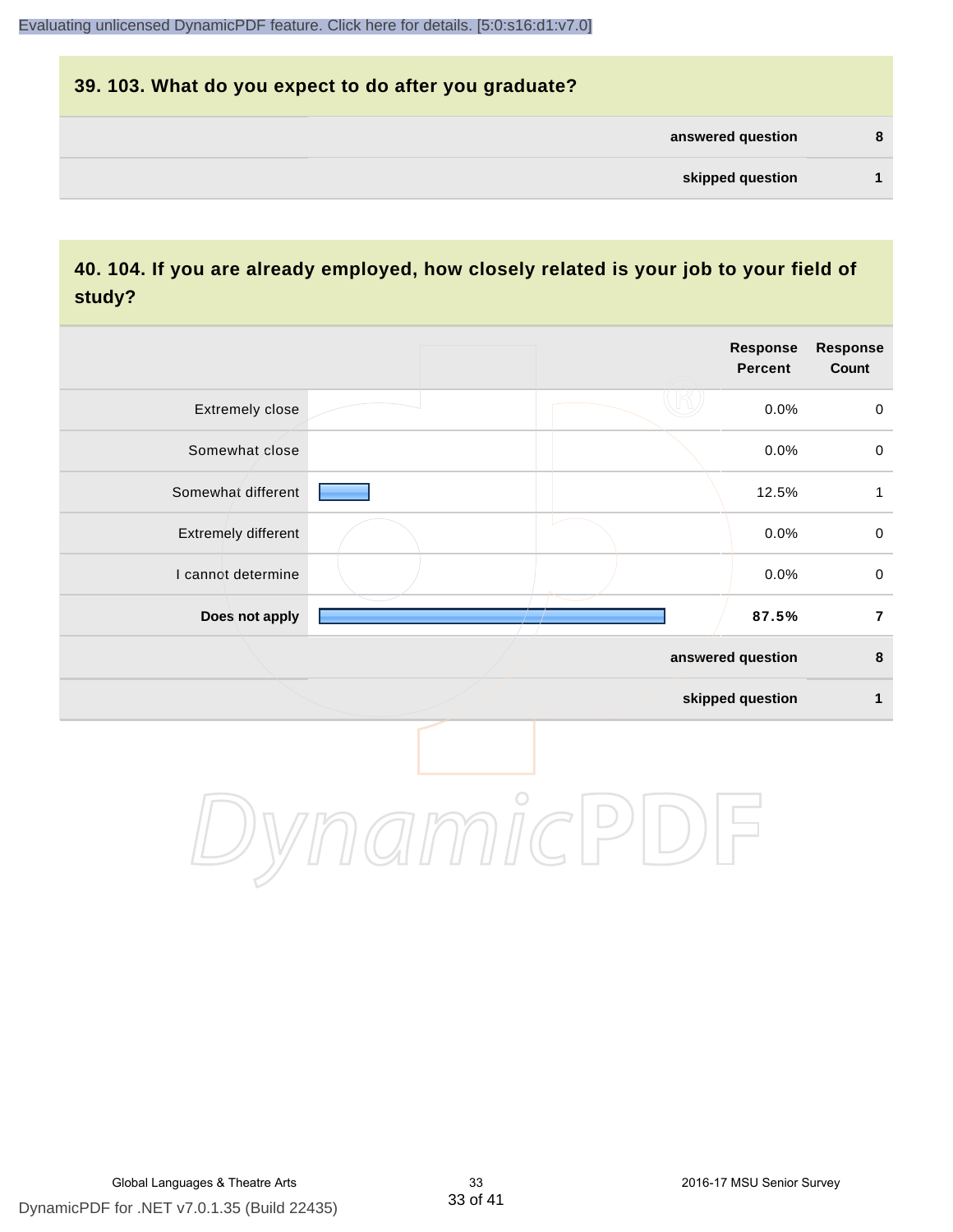#### **41. 105. If you intend to work full-time, what do you expect your salary to be?**

|                     | Response<br><b>Percent</b> | Response<br>Count |
|---------------------|----------------------------|-------------------|
| Above \$75,000      | 0.0%                       | $\mathbf 0$       |
| \$65,000 - \$75,000 | 12.5%                      | $\mathbf{1}$      |
| \$55,000 - \$64,999 | 0.0%                       | $\mathbf 0$       |
| \$45,000 - \$54,999 | 0.0%                       | $\mathbf 0$       |
| \$35,000 - \$44,999 | 37.5%                      | $\mathbf{3}$      |
| \$25,000 - \$34,999 | 25.0%                      | $\sqrt{2}$        |
| Below \$25,000      | 0.0%                       | $\mathbf 0$       |
| Does not apply      | 25.0%                      | $\sqrt{2}$        |
|                     | answered question          | $\pmb{8}$         |
|                     | skipped question           | $\mathbf{1}$      |
|                     |                            |                   |
|                     | $\bigcirc$                 |                   |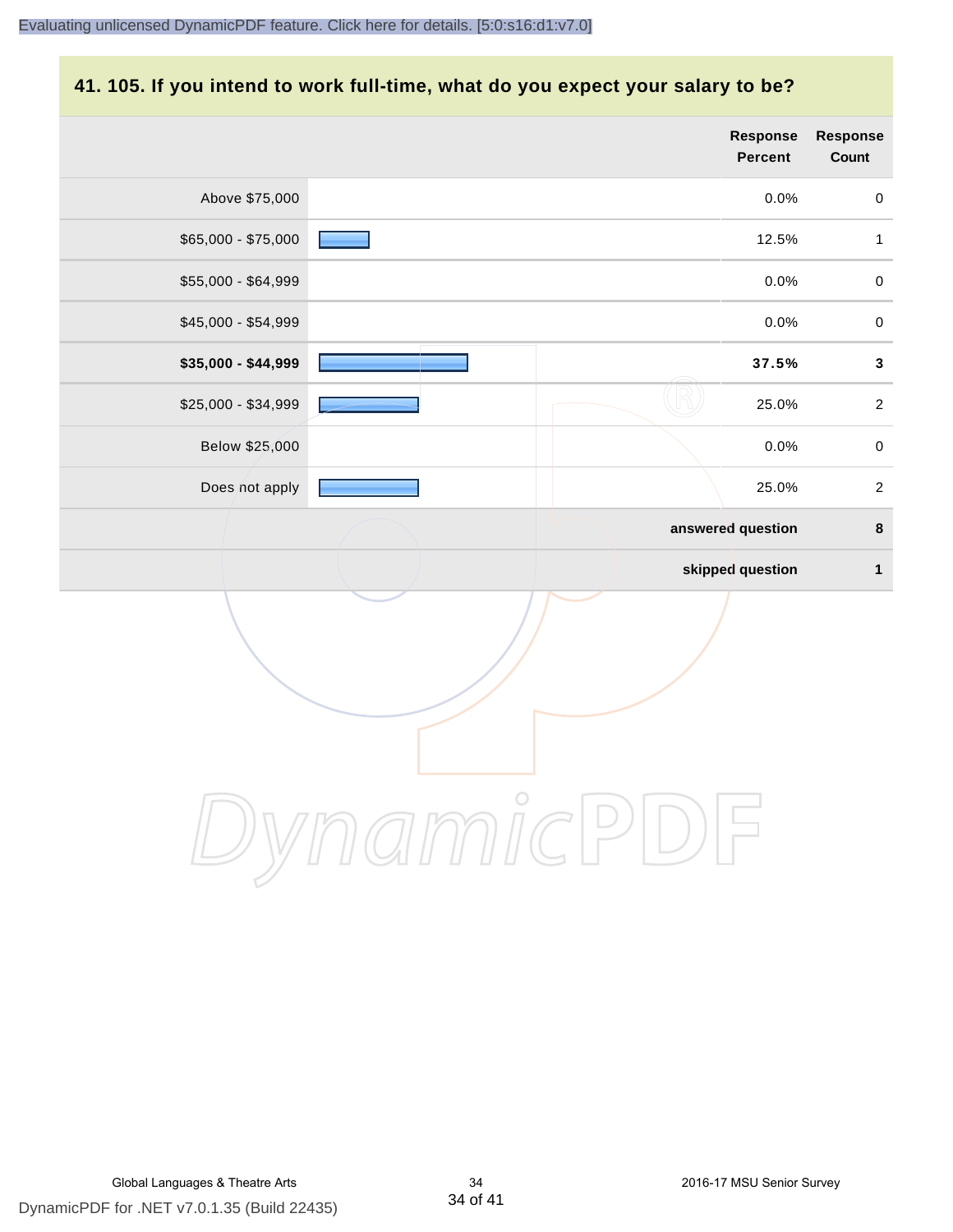#### **41. 105. If you intend to work full-time, what do you expect your salary to be?**

| answered question |  |
|-------------------|--|
| skipped question  |  |

## **42. 106. If you intend to continue your education, please indicate which statement best describes the institution you will attend.**

|                                        |  | <b>Response</b><br><b>Percent</b> | <b>Response</b><br>Count |
|----------------------------------------|--|-----------------------------------|--------------------------|
| <b>Murray State University</b>         |  | 0.0%                              | 0                        |
| University/College in Kentucky         |  | 12.5%                             |                          |
| University/College outside<br>Kentucky |  | 37.5%                             | 3                        |
| Does not apply                         |  | 50.0%                             | 4                        |
|                                        |  | answered question                 | 8                        |
|                                        |  | skipped question                  |                          |
|                                        |  |                                   |                          |

#### **43. 107. "I would recommend Murray State University to a prospective student."**

|                       | <b>Response</b><br><b>Percent</b> | <b>Response</b><br>Count |
|-----------------------|-----------------------------------|--------------------------|
| <b>Strongly agree</b> | $\overline{\phantom{a}}$<br>50.0% | 4                        |
| Agree                 | 50.0%                             | 4                        |
| Disagree              | 0.0%                              | $\mathbf 0$              |
| Strongly disagree     | 0.0%                              | $\pmb{0}$                |
|                       | answered question                 | 8                        |
|                       | skipped question                  | 1                        |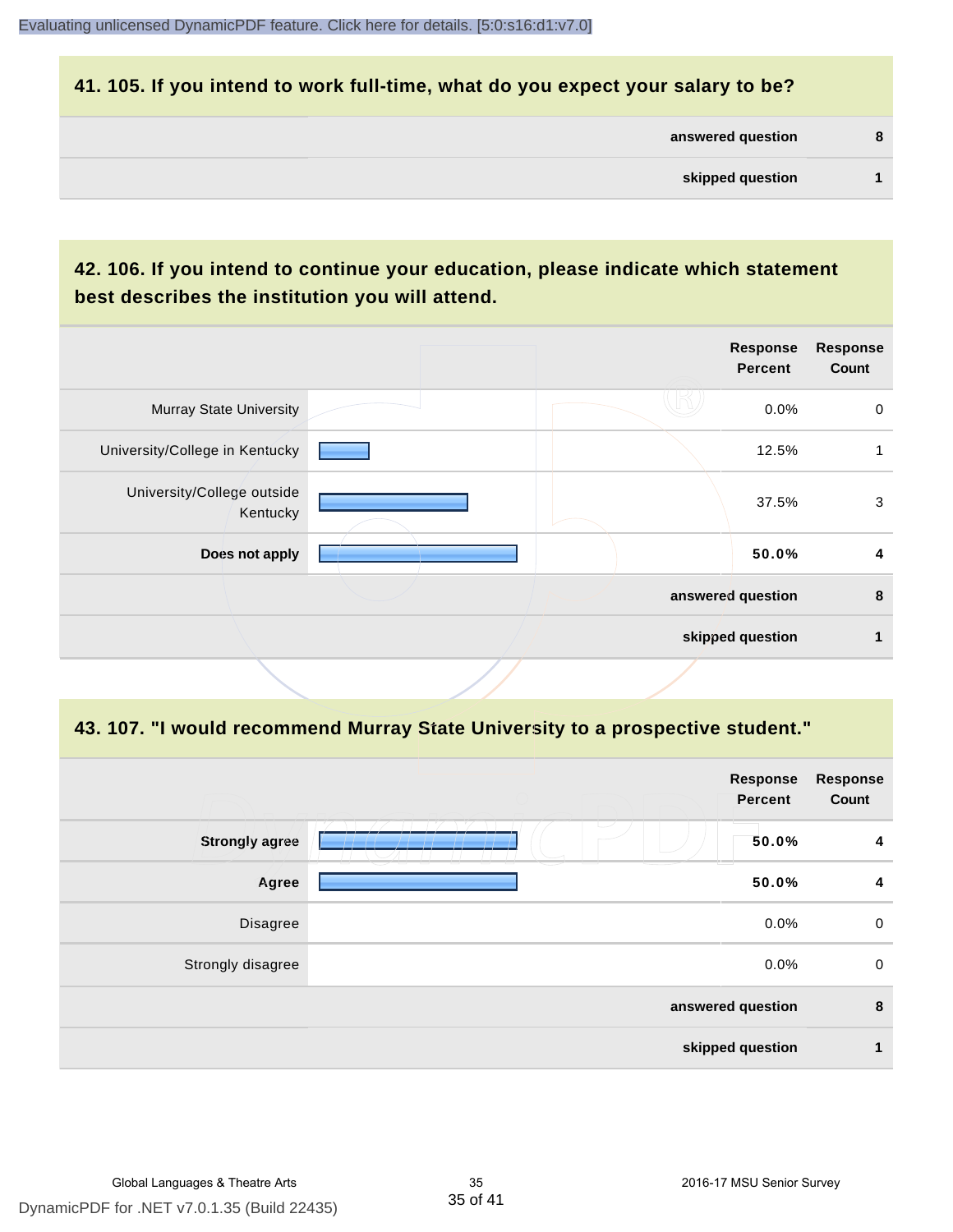|                   |                   | 44. Feedback: |
|-------------------|-------------------|---------------|
|                   | Response<br>Count |               |
|                   | 2                 |               |
| answered question | $\overline{2}$    |               |
| skipped question  | 7                 |               |

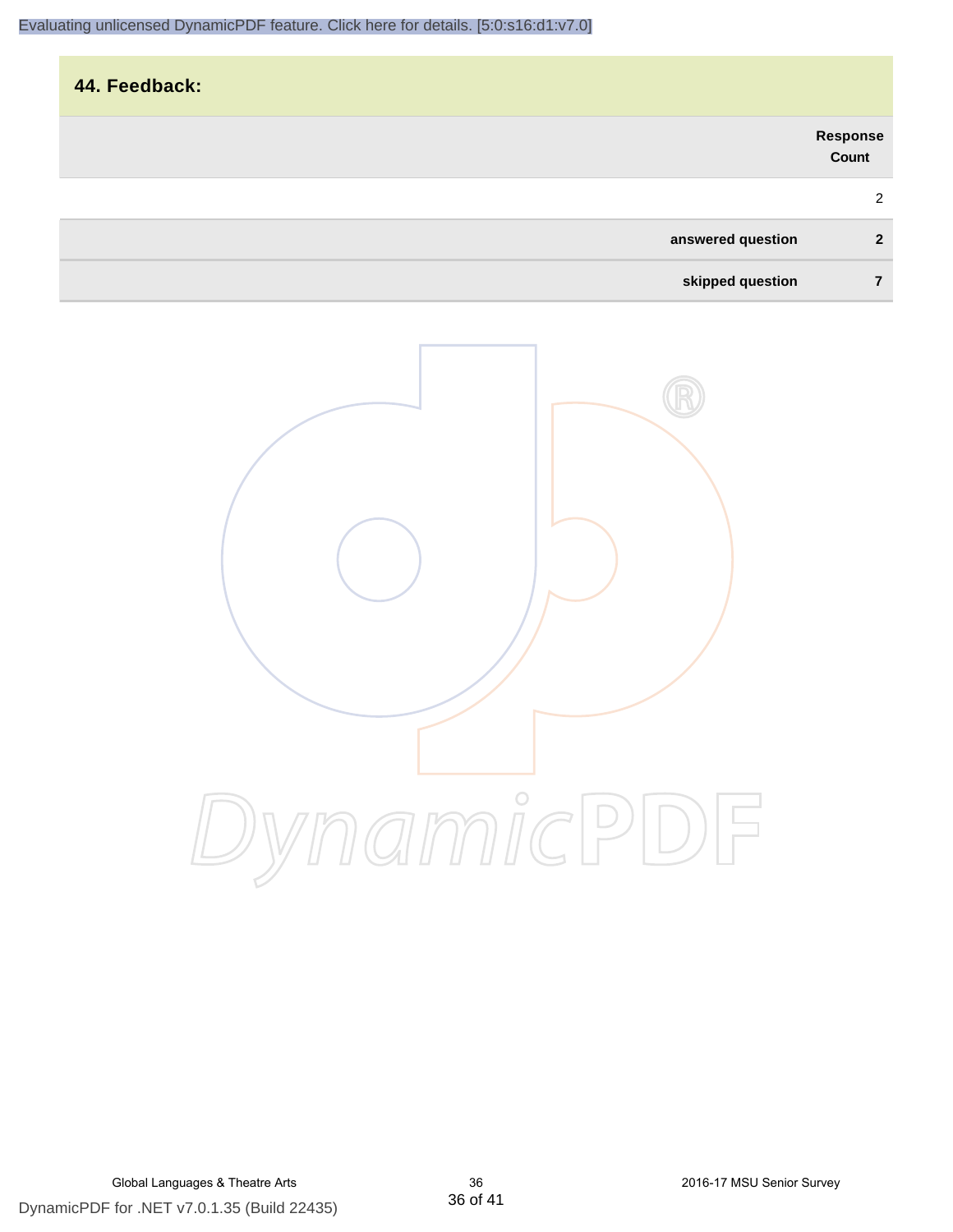|                                                 | Response<br><b>Percent</b> | <b>Response</b><br>Count |
|-------------------------------------------------|----------------------------|--------------------------|
| Accounting                                      | 0.0%                       | $\pmb{0}$                |
| Advertising                                     | 0.0%                       | $\mathbf 0$              |
| <b>Business Administration</b><br>(associate's) | 0.0%                       | $\mathbf 0$              |
| <b>Business Administration</b><br>(bachelor's)  | 0.0%                       | $\pmb{0}$                |
| <b>Business GIS (certificate)</b>               | 0.0%                       | $\mathbf 0$              |
| <b>Computer Information Systems</b>             | 0.0%                       | $\pmb{0}$                |
| <b>Computer Science</b>                         | 0.0%                       | $\mathbf 0$              |
| Economics                                       | 0.0%                       | $\mathbf 0$              |
| Finance                                         | 0.0%                       | $\pmb{0}$                |
| <b>Graphic Communications Media</b>             | 0.0%                       | $\mathbf 0$              |
| <b>International Business</b>                   | 0.0%                       | $\pmb{0}$                |
| Journalism                                      | 0.0%                       | $\pmb{0}$                |
| Management                                      | 0.0%                       | $\,0\,$                  |
| Marketing                                       | 0.0%                       | $\pmb{0}$                |
| Organizational Communication                    | 0.0%                       | $\pmb{0}$                |
| <b>Public Relations</b>                         | 0.0%                       | $\pmb{0}$                |
| <b>Television Production</b>                    | 0.0%                       | $\mathbf 0$              |
| <b>Telecommunications Systems</b><br>Mgmt       | 0.0%                       | $\pmb{0}$                |
|                                                 | answered question          | $\pmb{0}$                |
|                                                 | skipped question           | $\boldsymbol{9}$         |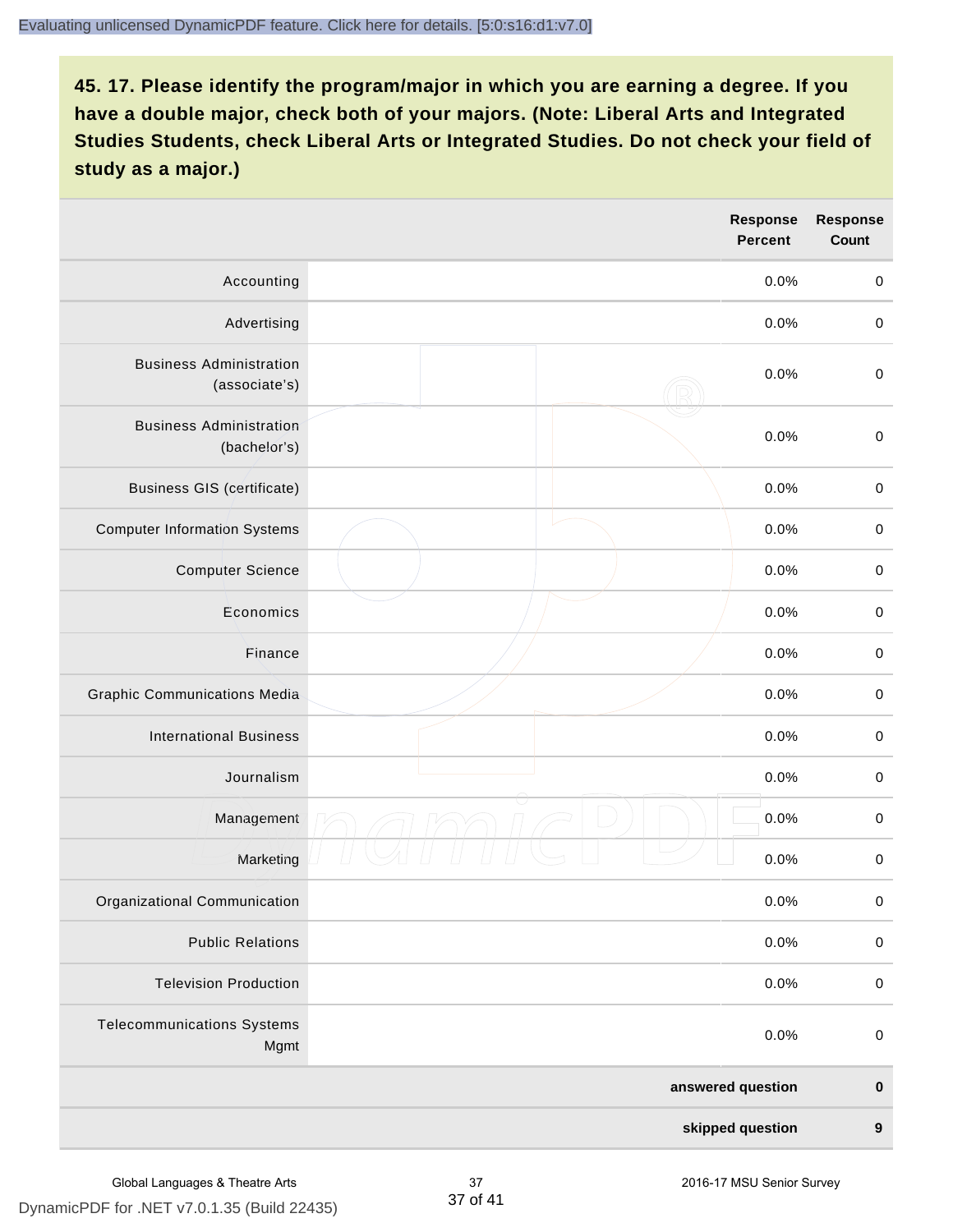| <b>Career &amp; Technical Education</b><br>(associate's) | 0.0%              | $\boldsymbol{0}$ |
|----------------------------------------------------------|-------------------|------------------|
| <b>Career &amp; Technical Education</b><br>(bachelor's)  | 0.0%              | $\boldsymbol{0}$ |
| <b>Criminal Justice</b>                                  | 0.0%              | $\boldsymbol{0}$ |
| <b>Elementary School Education</b>                       | 0.0%              | $\boldsymbol{0}$ |
| Health & Physical Education                              | 0.0%              | $\pmb{0}$        |
| Interdisciplinary Early Childhood<br>Education           | 0.0%              | $\boldsymbol{0}$ |
| Learning & Behavior Disorders                            | 0.0%              | $\boldsymbol{0}$ |
| Middle School Education                                  | 0.0%              | $\boldsymbol{0}$ |
| <b>Recreation &amp; Leisure Services</b>                 | 0.0%              | $\pmb{0}$        |
| Social Work                                              | 0.0%              | $\pmb{0}$        |
| Youth & Nonprofit Leadership                             | 0.0%              | $\boldsymbol{0}$ |
| Art                                                      | 0.0%              | $\boldsymbol{0}$ |
| Creative Writing (BFA)                                   | 0.0%              | $\boldsymbol{0}$ |
| English                                                  | 0.0%              | $\pmb{0}$        |
| <b>English Education (TESOL)</b>                         | 0.0%              | $\pmb{0}$        |
| Philosophy                                               | 0.0%              | 0                |
| <b>International Affairs</b>                             | 0.0%              | $\pmb{0}$        |
| <b>Political Science</b>                                 | 0.0%              | $\pmb{0}$        |
| <b>Public Administration</b>                             | 0.0%              | $\pmb{0}$        |
|                                                          | answered question | $\pmb{0}$        |
|                                                          | skipped question  | $\boldsymbol{9}$ |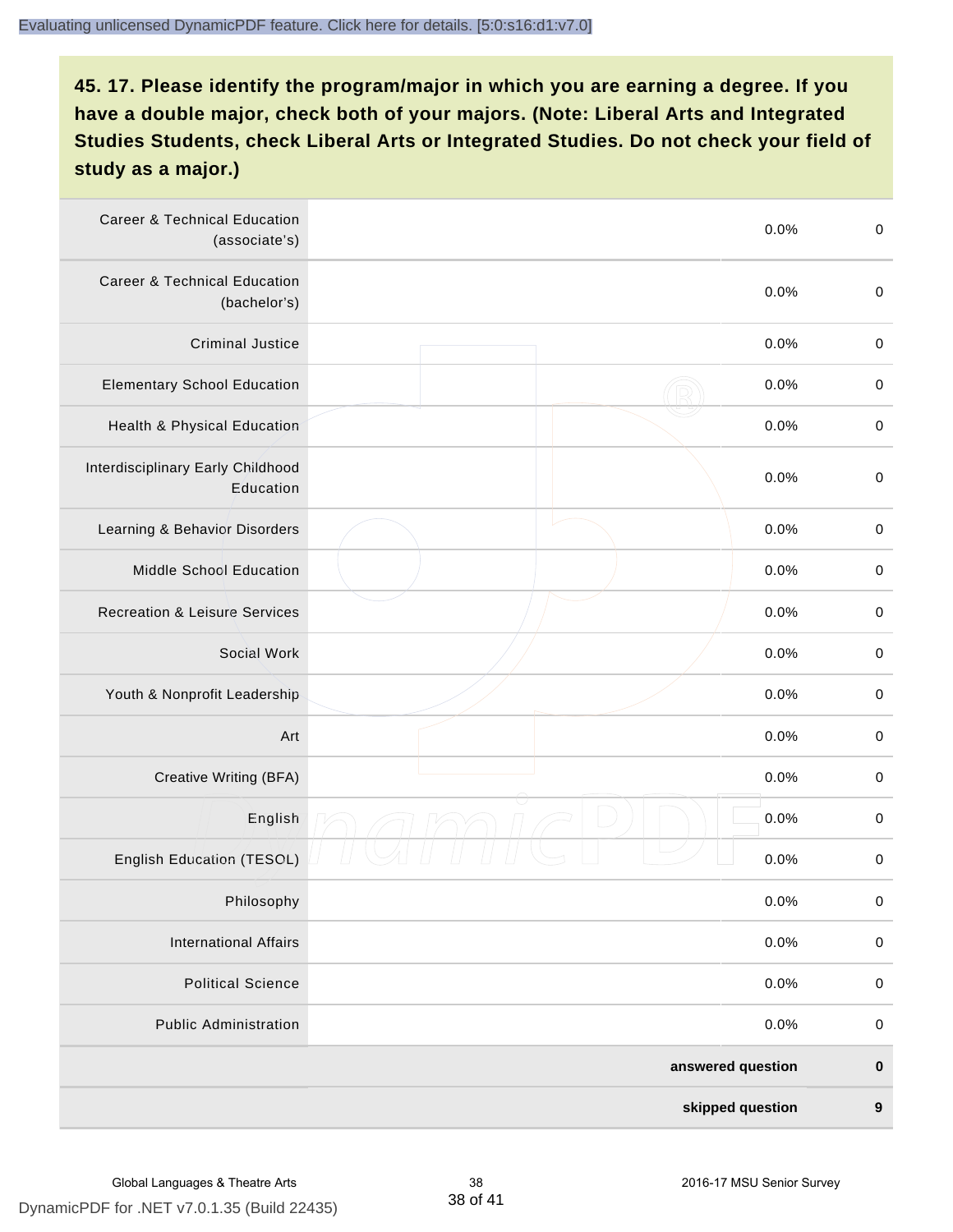| Sociology                                     | 0.0%               | $\mathbf 0$      |
|-----------------------------------------------|--------------------|------------------|
| History                                       | 0.0%               | $\mathbf 0$      |
| <b>Liberal Arts</b>                           | 0.0%               | $\mathbf 0$      |
| French                                        | 0.0%               | $\mathbf 0$      |
| German                                        | 0.0%               | $\mathbf 0$      |
| Japanese                                      | 0.0%               | $\pmb{0}$        |
| Spanish                                       | 0.0%               | $\mathbf 0$      |
| Music                                         | 0.0%               | $\mathbf 0$      |
| <b>Music Business</b>                         | 0.0%               | $\pmb{0}$        |
| Psychology                                    | 0.0%               | $\mathbf 0$      |
| Theatre                                       | 0.0%               | $\mathbf 0$      |
| <b>Biology</b>                                | 0.0%               | $\mathbf 0$      |
| Wildlife & Conservation Biology               | 0.0%               | $\pmb{0}$        |
| Chemistry                                     | 0.0%               | $\mathbf 0$      |
| <b>Applied Physics</b>                        | $\bigcirc$<br>0.0% | $\mathbf 0$      |
| <b>Engineering Physics</b>                    | 0.0%               | $\mathbf 0$      |
| Physics                                       | 0.0%               | $\mathbf 0$      |
| Geosciences                                   | 0.0%               | $\mathbf 0$      |
| Civil Engineering Technology<br>(associate's) | 0.0%               | $\mathbf 0$      |
| Civil Engineering Technology<br>(bachelor's)  | 0.0%               | $\pmb{0}$        |
|                                               | answered question  | $\mathbf 0$      |
|                                               | skipped question   | $\boldsymbol{9}$ |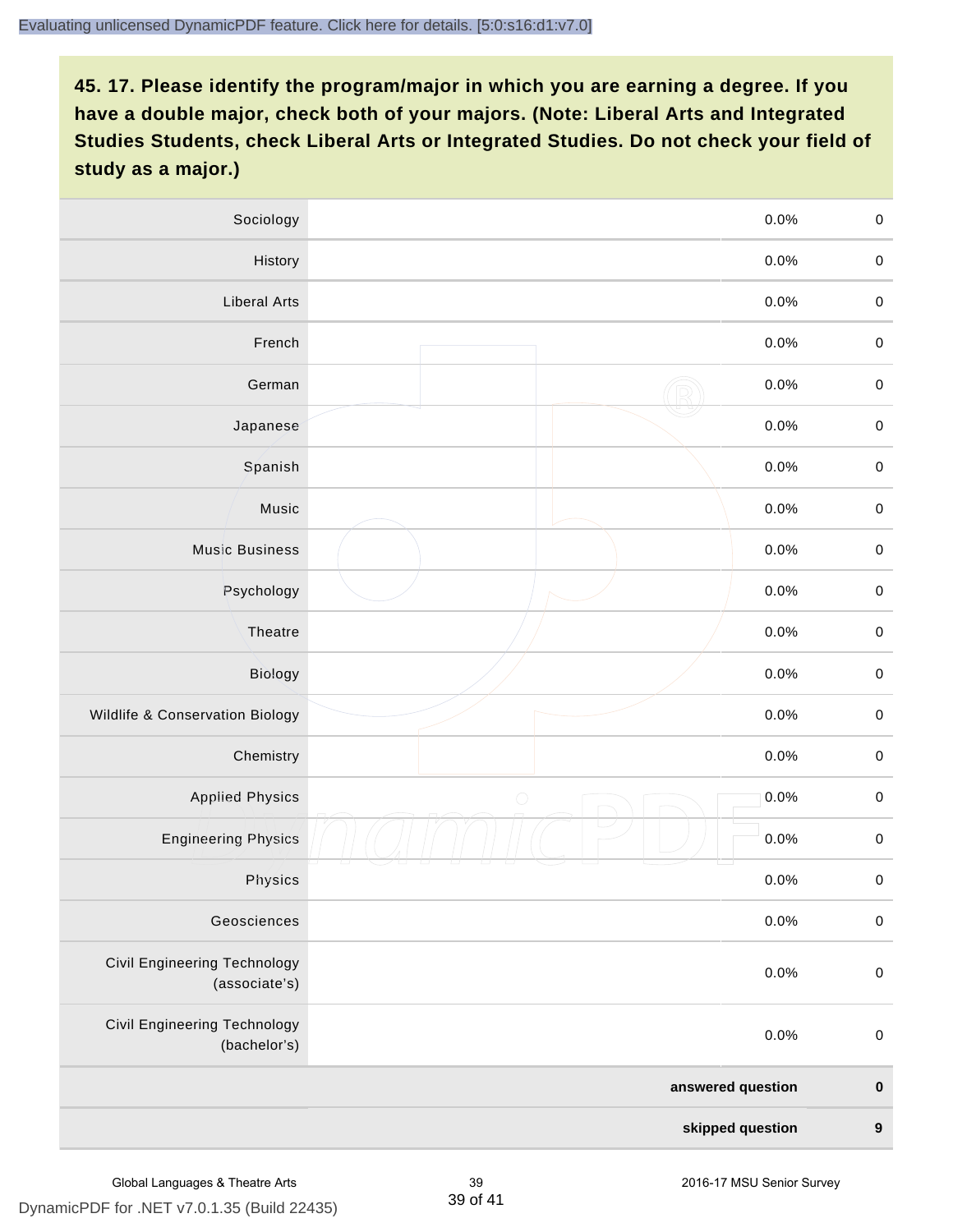| <b>Electromechanical Engineering</b><br>Technology | 0.0%              | $\boldsymbol{0}$ |
|----------------------------------------------------|-------------------|------------------|
| Engineering Graphics & Design                      | 0.0%              | $\pmb{0}$        |
| <b>Interior Design</b>                             | 0.0%              | $\boldsymbol{0}$ |
| Manufacturing Technology                           | 0.0%              | $\,0\,$          |
| Occupational Safety and Health                     | 0.0%              | $\boldsymbol{0}$ |
| <b>Industrial Technology</b><br>(associate's)      | 0.0%              | $\,0\,$          |
| Mathematics                                        | 0.0%              | $\pmb{0}$        |
| <b>Telecommunications Systems</b><br>Mgmt          | 0.0%              | $\boldsymbol{0}$ |
| Agricultural Science & Technology<br>(associate's) | 0.0%              | $\boldsymbol{0}$ |
| Agricultural Science (bachelor's)                  | 0.0%              | $\pmb{0}$        |
| Animal Technology/Animal-Equine                    | 0.0%              | $\boldsymbol{0}$ |
| Animal Technology/Vet Tech,<br>Pre-Vet             | 0.0%              | $\boldsymbol{0}$ |
| <b>Athletic Training</b>                           | 0.0%              | $\boldsymbol{0}$ |
| <b>Communication Disorders</b>                     | 0.0%              | $\boldsymbol{0}$ |
| <b>Exercise Science</b>                            | 0.0%              | $\pmb{0}$        |
| Nursing                                            | 0.0%              | $\pmb{0}$        |
| Nursing/RN to BSN                                  | 0.0%              | $\pmb{0}$        |
| Nutrition, Dietetics, & Food Mgmt                  | 0.0%              | $\pmb{0}$        |
|                                                    | answered question | $\pmb{0}$        |
|                                                    | skipped question  | $\boldsymbol{9}$ |